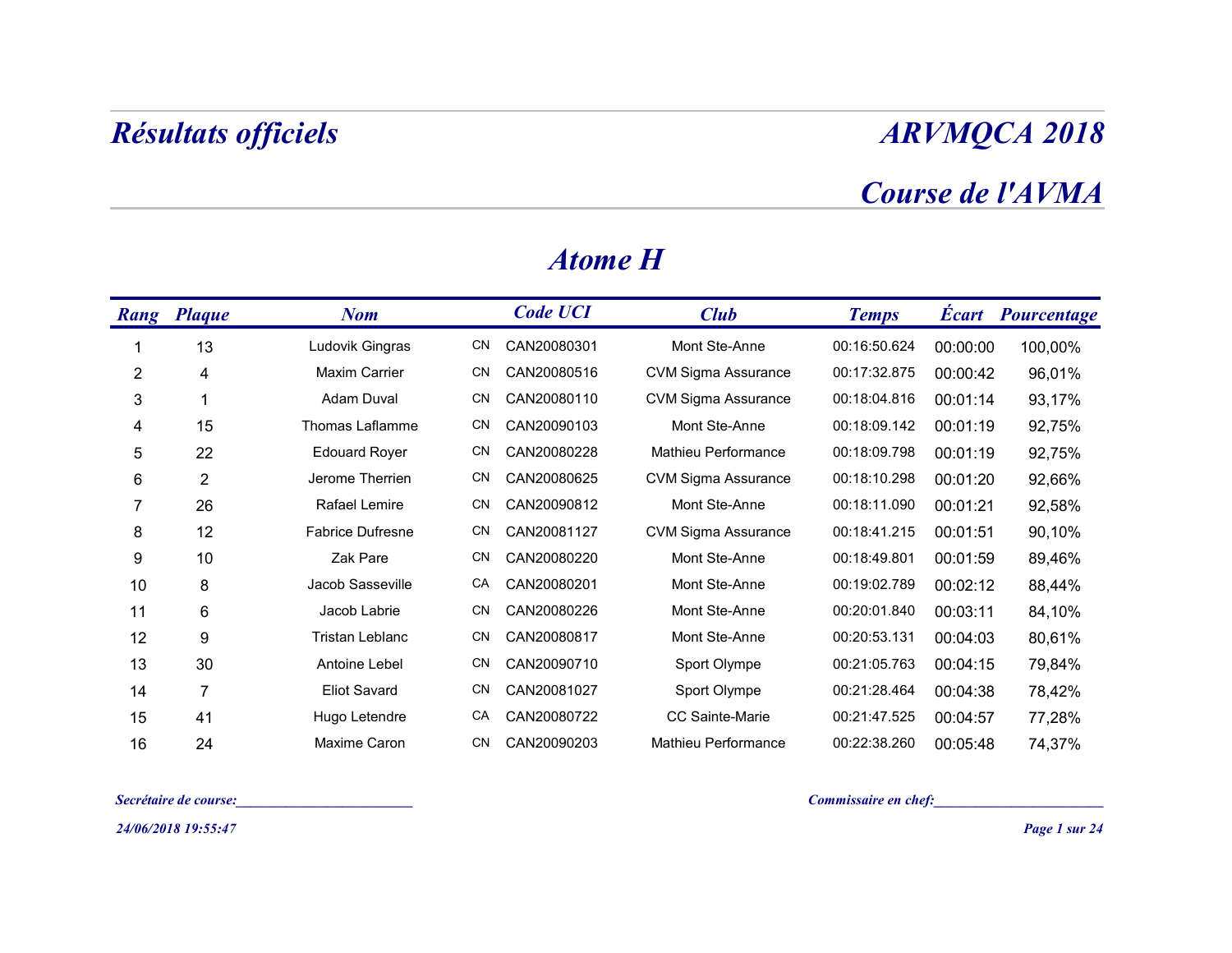## Course de l'AVMA

|    | Résultats officiels   |                        |                   |                     |                      |          | <b>ARVMQCA 2018</b>      |
|----|-----------------------|------------------------|-------------------|---------------------|----------------------|----------|--------------------------|
|    |                       |                        |                   |                     |                      |          | Course de l'AVMA         |
|    |                       |                        | <b>Atome H</b>    |                     |                      |          |                          |
|    | <b>Rang Plaque</b>    | <b>Nom</b>             | <b>Code UCI</b>   | <b>Club</b>         | <b>Temps</b>         |          | <b>Écart</b> Pourcentage |
| 17 | $\sqrt{3}$            | Louis-Philippe Couture | CAN20090502<br>CA | CC Sainte-Marie     | 00:23:08.047         | 00:06:18 | 72,77%                   |
| 18 | 35                    | Gabriel Langevin       | CAN20091128<br>CA | CC Sainte-Marie     | 00:23:44.846         | 00:06:54 | 70,93%                   |
| 19 | 46                    | Loghan Baril           | CA<br>CAN20080320 | Independant         | 00:27:42.685         | 00:10:52 | 60,77%                   |
| 20 | 47                    | Mathis Lacombe         | CAN20091009<br>CN | Mathieu Performance | 00:27:50.363         | 00:11:00 | 60,48%                   |
| 21 | 48                    | Ludovic Fradette       | CA<br>CAN20080915 |                     | 00:29:25.006         | 00:12:35 | 57,22%                   |
|    | 14                    | Isak Beauregard        | CN CAN20091030    | Mathieu Performance | <b>DNF</b>           |          |                          |
|    |                       |                        |                   |                     |                      |          |                          |
|    |                       |                        |                   |                     |                      |          |                          |
|    |                       |                        |                   |                     |                      |          |                          |
|    |                       |                        |                   |                     |                      |          |                          |
|    | Secrétaire de course: |                        |                   |                     | Commissaire en chef: |          |                          |
|    | 24/06/2018 19:55:47   |                        |                   |                     |                      |          | Page 2 sur 24            |

#### Atome H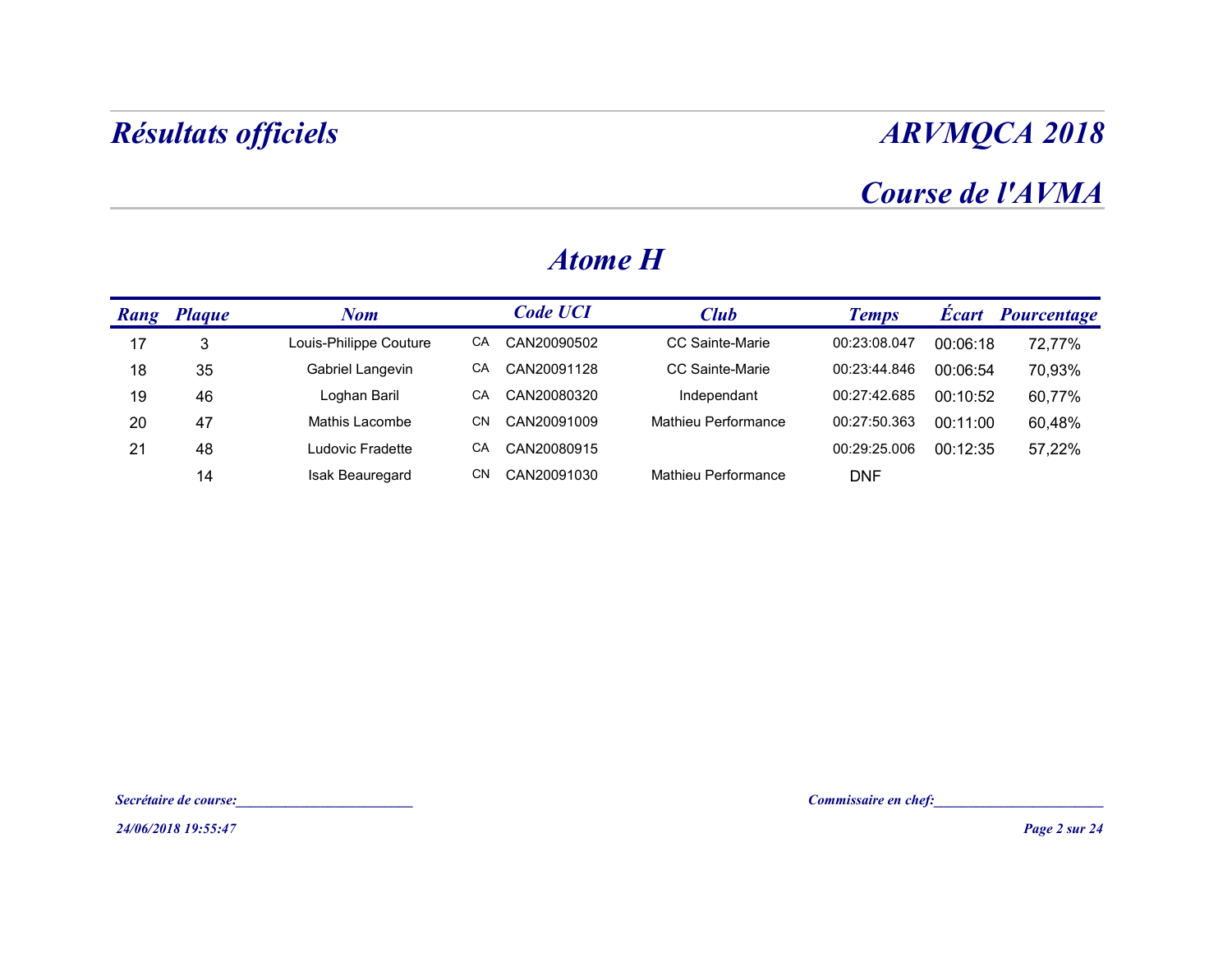## Course de l'AVMA

| <b>ARVMQCA 2018</b> |          |              |                            |                 |                     | Résultats officiels   |                |
|---------------------|----------|--------------|----------------------------|-----------------|---------------------|-----------------------|----------------|
| Course de l'AVMA    |          |              |                            |                 |                     |                       |                |
|                     |          |              |                            | <b>Atome F</b>  |                     |                       |                |
| Écart Pourcentage   |          | <b>Temps</b> | <b>Club</b>                | <b>Code UCI</b> | <b>Nom</b>          | <b>Rang Plaque</b>    |                |
| 100,00%             | 00:00:00 | 00:20:34.649 | <b>CVM Sigma Assurance</b> | CN CAN20080301  | Zoe Perreault       | 85                    | $\mathbf{1}$   |
| 98,88%              | 00:00:14 | 00:20:48.309 | Mont Ste-Anne              | CN CAN20080111  | Alicia Houde        | 84                    | $\overline{2}$ |
| 88,90%              | 00:02:34 | 00:23:08.358 | <b>CVM Sigma Assurance</b> | CN CAN20080825  | Emma Cantin         | 95                    | $\mathfrak{S}$ |
| 81,24%              | 00:04:45 | 00:25:19.353 | Mont Ste-Anne              | CN CAN20090510  | Rose-Aimee Marchand | 83                    | $\overline{4}$ |
| 76,55%              | 00:06:18 | 00:26:52.711 | <b>CVM Sigma Assurance</b> | CN CAN20090813  | Flavie Berube       | 94                    | $\sqrt{5}$     |
|                     |          |              |                            |                 |                     |                       |                |
|                     |          |              |                            |                 |                     | Secrétaire de course: |                |
| Page 3 sur 24       |          |              |                            |                 |                     | 24/06/2018 19:55:47   |                |

#### Atome F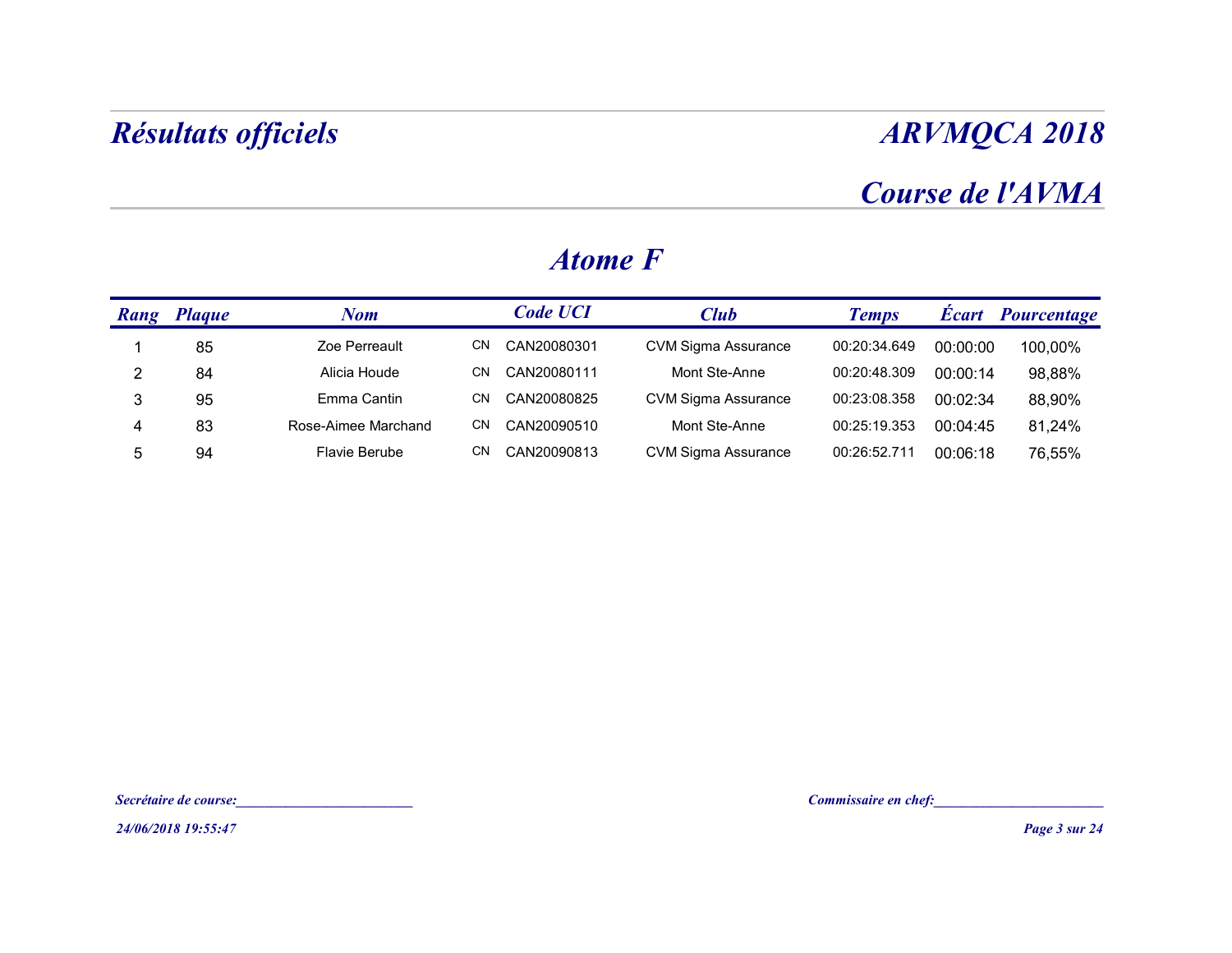### Course de l'AVMA

| Résultats officiels              |     |                  |                            |                      |          | <b>ARVMQCA 2018</b>      |
|----------------------------------|-----|------------------|----------------------------|----------------------|----------|--------------------------|
|                                  |     |                  |                            |                      |          | Course de l'AVMA         |
|                                  |     | <b>Pee Wee H</b> |                            |                      |          |                          |
| <b>Rang Plaque</b><br><b>Nom</b> |     | <b>Code UCI</b>  | Club                       | <b>Temps</b>         |          | <b>Écart</b> Pourcentage |
| 202<br><b>Mathis Duval</b>       | CN  | CAN20060322      | <b>CVM Sigma Assurance</b> | 00:24:56.622         | 00:00:00 | 100,00%                  |
| <b>Tristan Grandmont</b><br>220  | CN. | CAN20060126      | Mont Ste-Anne              | 00:25:24.507         | 00:00:28 | 98,16%                   |
| Tristan Boudreau<br>206          | CN  | CAN20060804      | CVM Sigma Assurance        | 00:25:30.474         | 00:00:34 | 97,78%                   |
| 218<br><b>Thierry Olivier</b>    | CN  | CAN20070331      | Sport Olympe               | 00:25:59.847         | 00:01:03 | 95,96%                   |
| 207<br>Louis-Thomas Houde        | CN. | CAN20060909      | Mont Ste-Anne              | 00:26:32.234         | 00:01:36 | 93,97%                   |
| 242<br>Ismael Lessard            | CN  | CAN20060113      | Mont Ste-Anne              | 00:26:33.296         | 00:01:37 | 93,91%                   |
| Albert Raymond<br>212            | CN  | CAN20070705      | Mont Ste-Anne              | 00:26:34.499         | 00:01:38 | 93,85%                   |
| 213<br>Jeremy Laflamme           | CN  | CAN20060918      | Mont Ste-Anne              | 00:26:54.747         | 00:01:58 | 92,69%                   |
| 215<br>Felix Langlais            |     | CN CAN20070402   | CVM Sigma Assurance        | 00:27:01.333         | 00:02:05 | 92,29%                   |
| 225<br>Raphael Leclerc           | CN. | CAN20060922      | CVM Sigma Assurance        | 00:27:02.208         | 00:02:06 | 92,23%                   |
| 243<br>Xavier Roy                |     | CN CAN20070424   | Mont Ste-Anne              | 00:27:11.256         | 00:02:15 | 91,72%                   |
| Robin Grandmont<br>219           |     | CN CAN20071023   | Mont Ste-Anne              | 00:27:12.116         | 00:02:16 | 91,67%                   |
| Louis Nadeau<br>230              |     | CA CAN20060929   | Mathieu Performance        | 00:27:21.918         | 00:02:25 | 91,16%                   |
| Philippe Therrien<br>203         |     | CN CAN20070409   | <b>CVM Sigma Assurance</b> | 00:27:36.292         | 00:02:40 | 90,34%                   |
| Noah Duval<br>248                |     | CAN20060828      | Dalbix Sherbrooke          | 00:28:02.120         | 00:03:06 | 88,94%                   |
| Alexandre Fournier<br>231        |     | CN CAN20070211   | <b>CVM Sigma Assurance</b> | 00:28:13.364         | 00:03:17 | 88,36%                   |
| Secrétaire de course:            |     |                  |                            | Commissaire en chef: |          |                          |
| 24/06/2018 19:55:47              |     |                  |                            |                      |          | Page 4 sur 24            |

#### Pee Wee H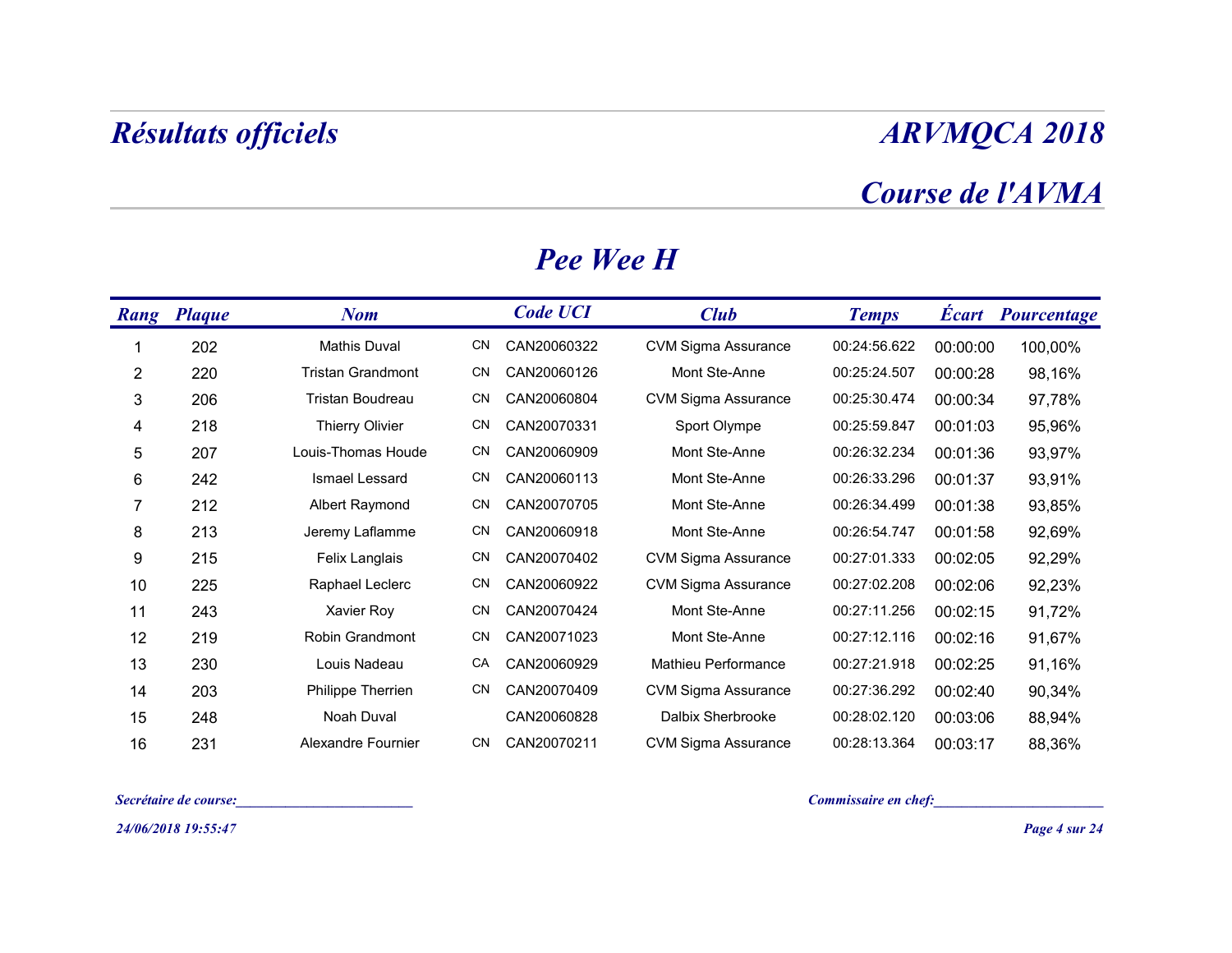### Course de l'AVMA

|      | Résultats officiels   |                                         |     |                  |                            | <b>ARVMQCA 2018</b>  |          |                          |  |  |  |
|------|-----------------------|-----------------------------------------|-----|------------------|----------------------------|----------------------|----------|--------------------------|--|--|--|
|      |                       |                                         |     |                  |                            |                      |          | Course de l'AVMA         |  |  |  |
|      |                       |                                         |     | <b>Pee Wee H</b> |                            |                      |          |                          |  |  |  |
| Rang | <b>Plaque</b>         | <b>Nom</b>                              |     | <b>Code UCI</b>  | <b>Club</b>                | <b>Temps</b>         |          | <b>Écart</b> Pourcentage |  |  |  |
| 17   | 249                   | Louis-Thomas Cantin                     | CN  | CAN20070616      | <b>CVM Sigma Assurance</b> | 00:28:24.019         | 00:03:28 | 87,79%                   |  |  |  |
| 18   | 236                   | <b>Emile Giroux</b>                     | CN  | CAN20060826      | Sport Olympe               | 00:28:25.925         | 00:03:29 | 87,74%                   |  |  |  |
| 19   | 222                   | Thomas Beland                           | CN  | CAN20071204      | Mont Ste-Anne              | 00:28:50.695         | 00:03:54 | 86,47%                   |  |  |  |
| 20   | 200                   | <b>Benoit Vachon</b>                    | CA  | CAN20070302      | CVM Sigma Assurance        | 00:30:02.273         | 00:05:06 | 83,02%                   |  |  |  |
| 21   | 227                   | <b>Vincent Dery</b>                     | CN  | CAN20060829      | <b>CVM Sigma Assurance</b> | 00:30:13.597         | 00:05:17 | 82,52%                   |  |  |  |
| 22   | 240                   | Jeremy Langevin                         | CA  | CAN20060701      | CC Sainte-Marie            | 00:30:29.959         | 00:05:33 | 81,79%                   |  |  |  |
| 23   | 208                   | <b>Elliot Sasseville</b>                | CA  | CAN20060422      | Mont Ste-Anne              | 00:31:01.394         | 00:06:05 | 80,39%                   |  |  |  |
| 24   | 241                   | Hemrick Lessard                         | CN  | CAN20070918      | Mont Ste-Anne              | 00:31:10.114         | 00:06:14 | 80,00%                   |  |  |  |
| 25   | 229                   | <b>Charles Bernier</b>                  | CN  | CAN20070802      | <b>CVM Sigma Assurance</b> | 00:31:11.004         | 00:06:15 | 79,96%                   |  |  |  |
| 26   | 216                   | Julien Blanchard                        | CN  | CAN20070528      | Mont Ste-Anne              | 00:31:28.956         | 00:06:32 | 79,24%                   |  |  |  |
| 27   | 209                   | Louis-Philippe Labbe                    | CA  | CAN20060622      | Mont Ste-Anne              | 00:31:29.209         | 00:06:33 | 79,20%                   |  |  |  |
| 28   | 250                   | Claude Rodrigue                         |     | CA CAN20060828   |                            | 00:32:33.849         | 00:07:37 | 76,60%                   |  |  |  |
| 29   | 223                   | Guillaume Caron                         |     | CN CAN20070423   | Mathieu Performance        | 00:32:54.293         | 00:07:58 | 75,79%                   |  |  |  |
| 30   | 269                   | Raoul Gaudreau                          |     | CAN20070617      | Ultime Velo                | 00:35:10.865         | 00:10:14 | 70,90%                   |  |  |  |
| 31   | 245                   | Charles-Antoine Leclerc                 | CA  | CAN20070316      | CC Sainte-Marie            | 00:38:41.378         | 00:13:45 | 64,45%                   |  |  |  |
| 32   | 247                   | Etienne Deschenes                       | CN. | CAN20061003      | Sport Olympe               | 00:44:24.743         | 00:19:28 | 56,16%                   |  |  |  |
|      | 214                   | Oscar Perreault                         | CN  | CAN20060522      | <b>CVM Sigma Assurance</b> | <b>DNF</b>           |          |                          |  |  |  |
|      | Secrétaire de course: | <u> 1999 - Johann Barbara, martin a</u> |     |                  |                            | Commissaire en chef: |          |                          |  |  |  |
|      | 24/06/2018 19:55:47   |                                         |     |                  |                            |                      |          | Page 5 sur 24            |  |  |  |

#### Pee Wee H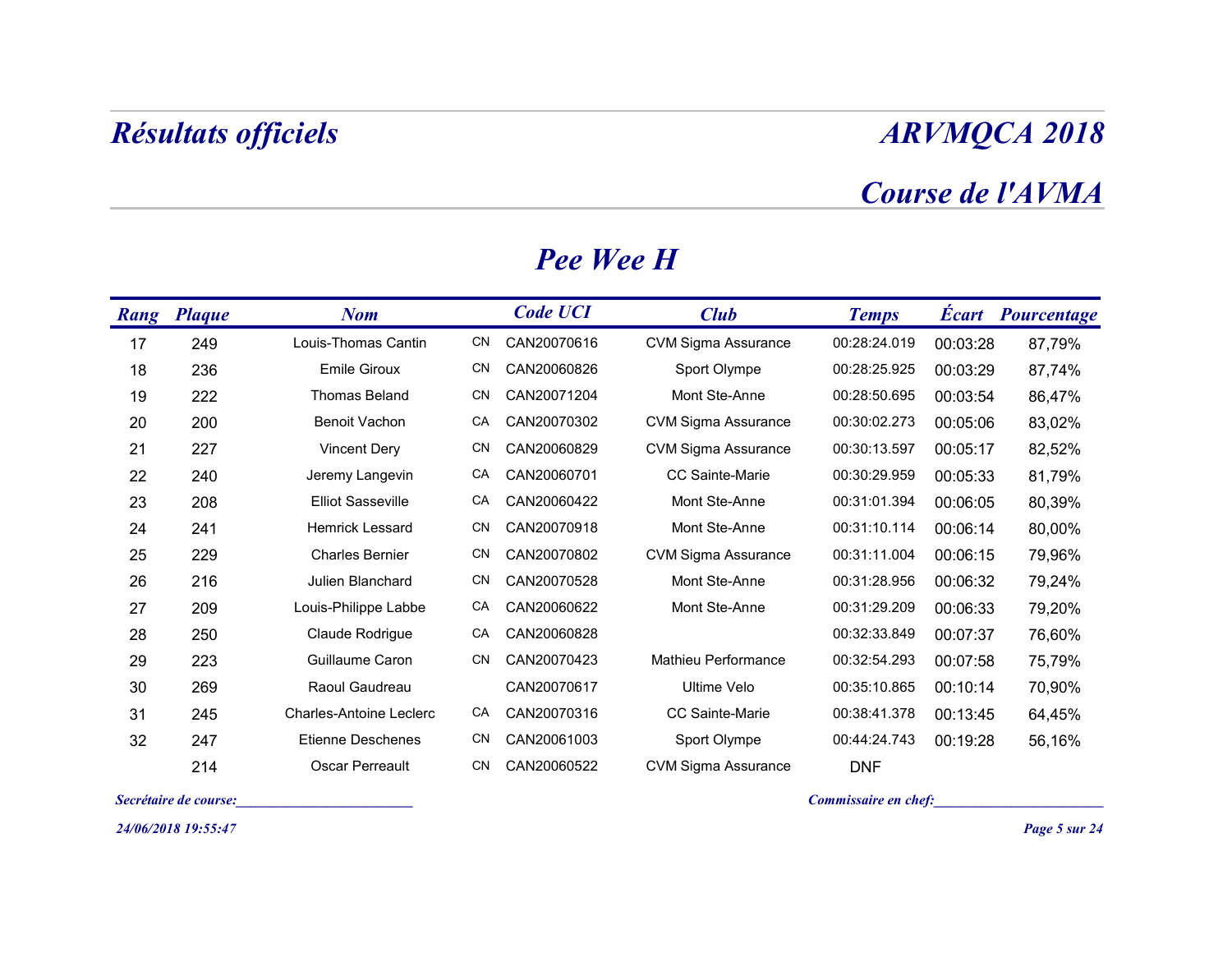#### Course de l'AVMA

### Pee Wee H

| <b>ARVMQCA 2018</b>      |             |                  |            | Résultats officiels |
|--------------------------|-------------|------------------|------------|---------------------|
| Course de l'AVMA         |             |                  |            |                     |
|                          |             | <b>Pee Wee H</b> |            |                     |
| <b>Écart</b> Pourcentage | <b>Club</b> | <b>Code UCI</b>  | <b>Nom</b> | Rang Plaque         |

24/06/2018 19:55:47 Page 6 sur 24 Secrétaire de course:<br>Secrétaire de course:<br>24/06/2018 19:55:47<br>Page 6 sur 24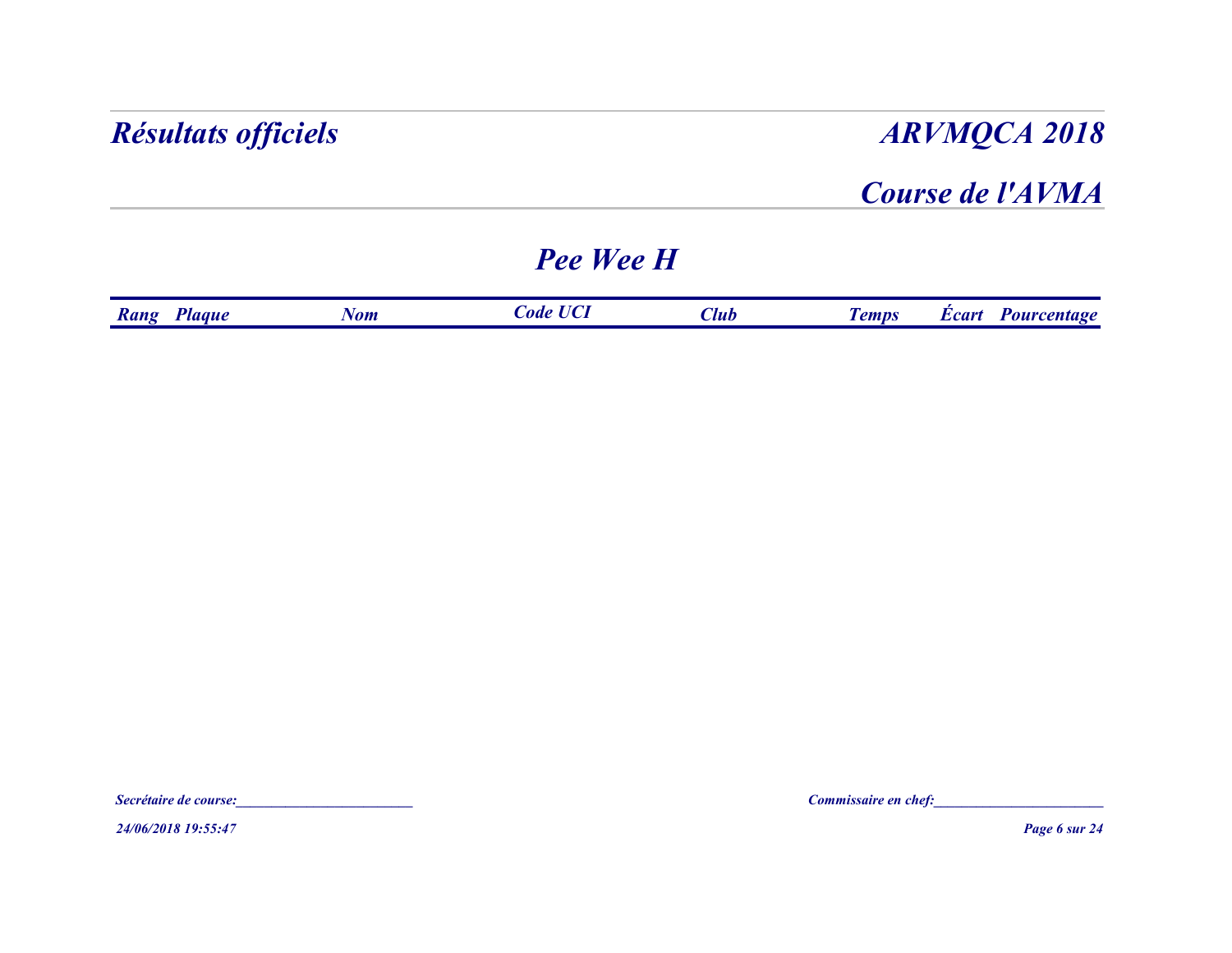### Course de l'AVMA

| <b>ARVMQCA 2018</b>                                        |                          |  |                 |      |                                                | Résultats officiels   |                |
|------------------------------------------------------------|--------------------------|--|-----------------|------|------------------------------------------------|-----------------------|----------------|
| Course de l'AVMA<br>Pee Wee F                              |                          |  |                 |      |                                                |                       |                |
| <b>Club</b><br><b>Temps</b>                                | <b>Écart Pourcentage</b> |  | <b>Code UCI</b> |      | <b>Nom</b>                                     | Rang Plaque           |                |
| <b>CVM Sigma Assurance</b><br>00:27:35.844<br>00:00:00     | 100,00%                  |  | CAN20060605     | CN   | Rafaelle Carrier                               | 253                   | -1             |
| Mont Ste-Anne<br>00:29:26.907<br>00:01:51                  | 93,71%                   |  | CAN20060210     | CN   | Aurelie Gingras                                | 257                   | 2              |
| 00:29:51.223<br><b>CVM Sigma Assurance</b><br>00:02:16     | 92,41%                   |  | CAN20070809     | CN   | Maude Ruelland                                 | 251                   | 3              |
| 00:30:21.669<br>Mont Ste-Anne<br>00:02:46                  | 90,88%                   |  | CAN20070705     | CN   | Juliette Raymond                               | 258                   | 4              |
| 00:30:39.834<br>Sport Olympe<br>00:03:04                   | 89,99%                   |  | CAN20060813     | CN   | Eloise Savard                                  | 255                   | $\,$ 5 $\,$    |
| 00:32:04.105<br>Mont Ste-Anne<br>00:04:29                  | 86,02%                   |  | CAN20070101     | CN   | Eugenie Marchand                               | 254                   | 6              |
| 00:33:22.315<br>Sport Olympe<br>00:05:47                   | 82,67%                   |  | CAN20070623     | CN   | Eve-Marie Belzile                              | 264                   | $\overline{7}$ |
| Mont Ste-Anne<br>00:34:10.593<br>00:06:35                  | 80,73%                   |  | CN CAN20061020  |      | Lee-Anne Savard                                | 256                   | 8              |
| <b>CVM Sigma Assurance</b><br>00:34:50.751<br>00:07:15     | 79,19%                   |  | CN CAN20071116  |      | Lily-Rose Marois                               | 252                   | 9              |
| <b>Ciment Quebec St-Basile</b><br>00:35:48.415<br>00:08:13 | 77,05%                   |  | CAN20061007     | CN . | Anabelle Tessier                               | 259                   | 10             |
| 00:44:38.258 00:17:03<br>Mathieu Performance               | 61,80%                   |  | CA CAN20070725  |      | Jasmine Gelinas                                | 267                   | 11             |
|                                                            |                          |  |                 |      |                                                |                       |                |
| Commissaire en chef:                                       |                          |  |                 |      | <u> 1980 - Jan Barbara Barbara, manazarta </u> | Secrétaire de course: |                |
|                                                            | Page 7 sur 24            |  |                 |      |                                                | 24/06/2018 19:55:47   |                |

#### Pee Wee F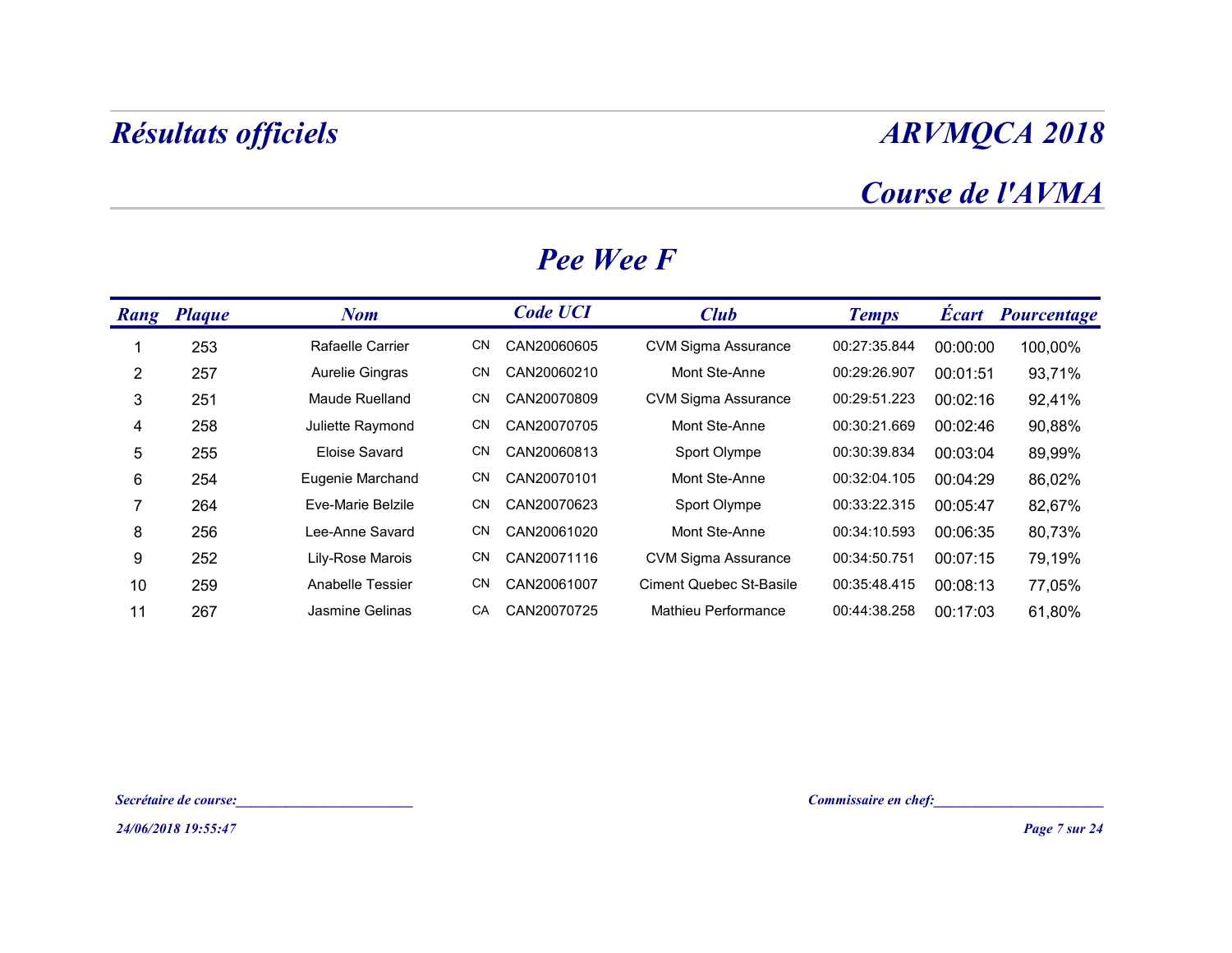### Course de l'AVMA

| <b>ARVMQCA 2018</b>      |          |                      |                            |                 |      |                                | <b>Résultats officiels</b> |                |
|--------------------------|----------|----------------------|----------------------------|-----------------|------|--------------------------------|----------------------------|----------------|
| Course de l'AVMA         |          |                      |                            |                 |      |                                |                            |                |
|                          |          |                      |                            | <b>Minime H</b> |      |                                |                            |                |
| <b>Écart Pourcentage</b> |          | <b>Temps</b>         | <b>Club</b>                | <b>Code UCI</b> |      | <b>Nom</b>                     | Rang Plaque                |                |
| 100,00%                  | 00:00:00 | 00:40:23.534         | Dalbix Sherbrooke          | CAN20040406     |      | <b>Mederic Carrier</b>         | 337                        | -1             |
| 99,51%                   | 00:00:12 | 00:40:35.162         | CVM Sigma Assurance        | CAN20040218     | CN   | Philippe Thiboutot             | 307                        | $\overline{2}$ |
| 98,74%                   | 00:00:31 | 00:40:54.573         | <b>CVM Sigma Assurance</b> | CAN20041108     | CN.  | Simon Ruelland                 | 301                        | 3              |
| 98,18%                   | 00:00:45 | 00:41:08.544         | Mont Ste-Anne              | CAN20050212     | CN   | Leo Laricheliere               | 302                        | 4              |
| 97,04%                   | 00:01:14 | 00:41:37.340         | Mathieu Performance        | CAN20050202     | CA   | Maxime Theberge                | 306                        | $\sqrt{5}$     |
| 96,23%                   | 00:01:35 | 00:41:58.104         | Mont Ste-Anne              | CAN20040127     | CN   | Thomas Paradis                 | 326                        | 6              |
| 95,39%                   | 00:01:57 | 00:42:20.399         | Dalbix Sherbrooke          | CAN20040127     |      | <b>Mikael Cote</b>             | 338                        | $\overline{7}$ |
| 95,13%                   | 00:02:04 | 00:42:27.255         | Dalbix Sherbrooke          | CAN20051215     |      | Maxime St-Onge                 | 336                        | 8              |
| 92,59%                   | 00:03:14 | 00:43:37.955         | CVM Sigma Assurance        | CAN20050916     | CN.  | William Langlais               | 311                        | 9              |
| 91,64%                   | 00:03:41 | 00:44:04.749         | Mont Ste-Anne              | CAN20050321     | CN.  | Alexis Bouchard                | 305                        | 10             |
| 89,71%                   | 00:04:38 | 00:45:01.960         | CC de Levis                | CN CAN20040204  |      | Alexis Ermel                   | 340                        | 11             |
| 89,02%                   | 00:04:59 | 00:45:22.424         | Sport Olympe               | CAN20050305     | CN   | Zachary Turgeon                | 320                        | 12             |
| 86,72%                   | 00:06:11 | 00:46:34.811         | Sport Olympe               | CAN20040521     | CN . | Olivier Savard                 | 304                        | 13             |
| 86,29%                   | 00:06:25 | 00:46:48.418         | Mont Ste-Anne              | CAN20050107     | CN   | Felix Roy                      | 303                        | 14             |
| 85,95%                   | 00:06:36 | 00:46:59.153         | Sport Olympe               | CN CAN20041225  |      | Remi Belzile                   | 315                        | 15             |
| 85,50%                   | 00:06:51 | 00:47:14.195         | Mathieu Performance        | CAN20040921     | CA   | Emile Nadeau                   | 319                        | 16             |
|                          |          | Commissaire en chef: |                            |                 |      | and the company of the company | Secrétaire de course:      |                |
| Page 8 sur 24            |          |                      |                            |                 |      |                                | 24/06/2018 19:55:47        |                |

#### Minime H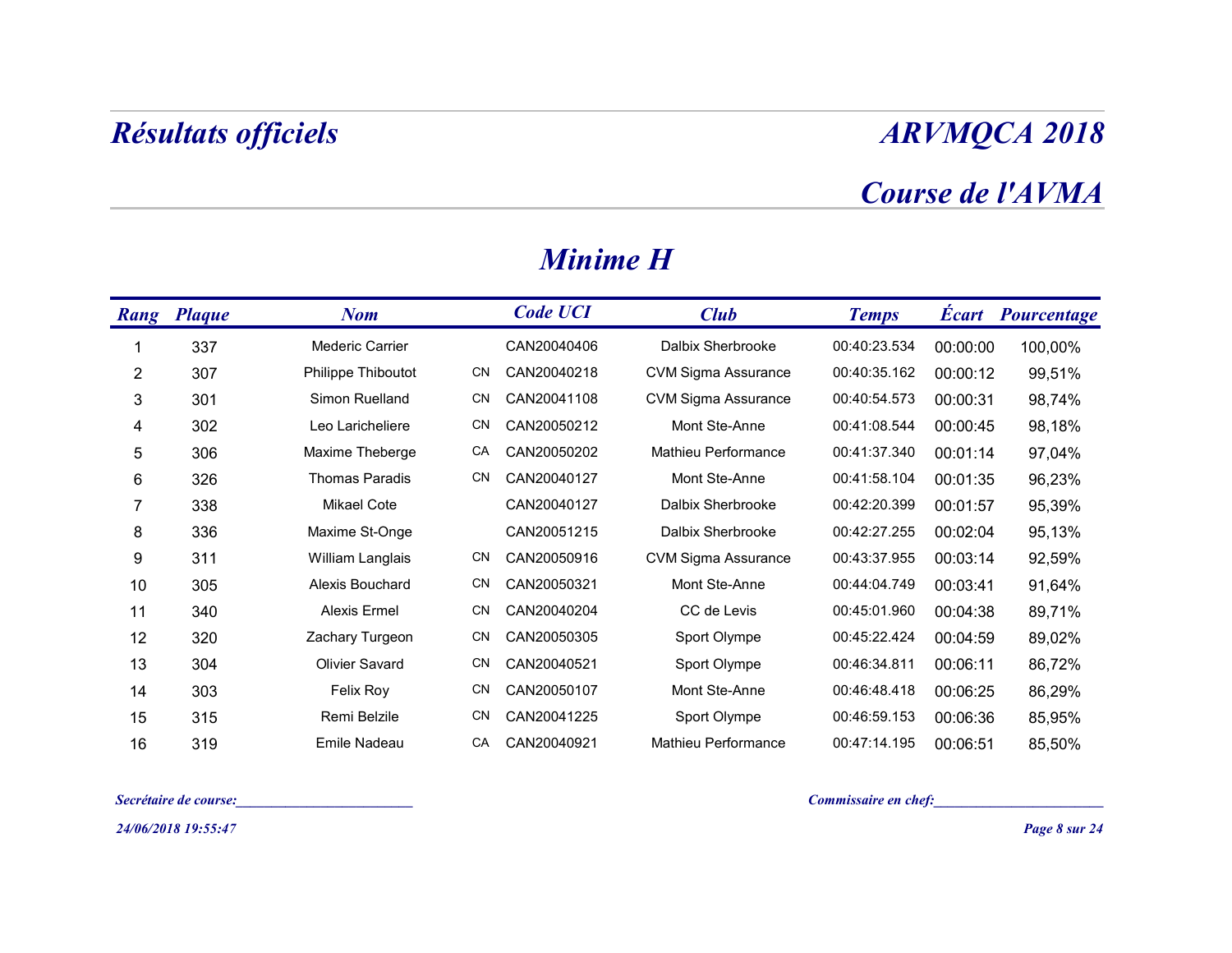### Course de l'AVMA

|    | Résultats officiels   |                    |                   |                     | <b>ARVMQCA 2018</b>  |          |                   |  |  |  |
|----|-----------------------|--------------------|-------------------|---------------------|----------------------|----------|-------------------|--|--|--|
|    |                       |                    |                   |                     |                      |          | Course de l'AVMA  |  |  |  |
|    |                       |                    | <b>Minime H</b>   |                     |                      |          |                   |  |  |  |
|    | Rang Plaque           | <b>Nom</b>         | <b>Code UCI</b>   | <b>Club</b>         | <b>Temps</b>         |          | Écart Pourcentage |  |  |  |
| 17 | 313                   | Felix Olivier      | CAN20050511<br>CN | Sport Olympe        | 00:49:16.184         | 00:08:53 | 81,97%            |  |  |  |
| 18 | 330                   | Maxime Deschenes   | CN<br>CAN20041130 | Sport Olympe        | 00:49:40.670         | 00:09:17 | 81,31%            |  |  |  |
| 19 | 310                   | Olivier Cyr        | CN<br>CAN20050814 | Sport Olympe        | 00:50:55.163         | 00:10:32 | 79,31%            |  |  |  |
| 20 | 334                   | Alexy Harvey       | CN<br>CAN20050302 | Sport Olympe        | 00:51:47.234         | 00:11:24 | 77,99%            |  |  |  |
| 21 | 324                   | Xavier Nadeau      | CA<br>CAN20040722 | Mathieu Performance | 00:54:34.365         | 00:14:11 | 74,01%            |  |  |  |
| 22 | 333                   | Felix Larochelle   | CN<br>CAN20040716 | Mathieu Performance | 00:54:43.785         | 00:14:20 | 73,80%            |  |  |  |
|    | 335                   | Olivier Lamontagne | CA<br>CAN20041219 |                     | <b>DNF</b>           |          |                   |  |  |  |
|    |                       |                    |                   |                     |                      |          |                   |  |  |  |
|    |                       |                    |                   |                     |                      |          |                   |  |  |  |
|    |                       |                    |                   |                     |                      |          |                   |  |  |  |
|    |                       |                    |                   |                     |                      |          |                   |  |  |  |
|    | Secrétaire de course: |                    |                   |                     | Commissaire en chef: |          |                   |  |  |  |
|    | 24/06/2018 19:55:47   |                    |                   |                     |                      |          | Page 9 sur 24     |  |  |  |

#### Minime H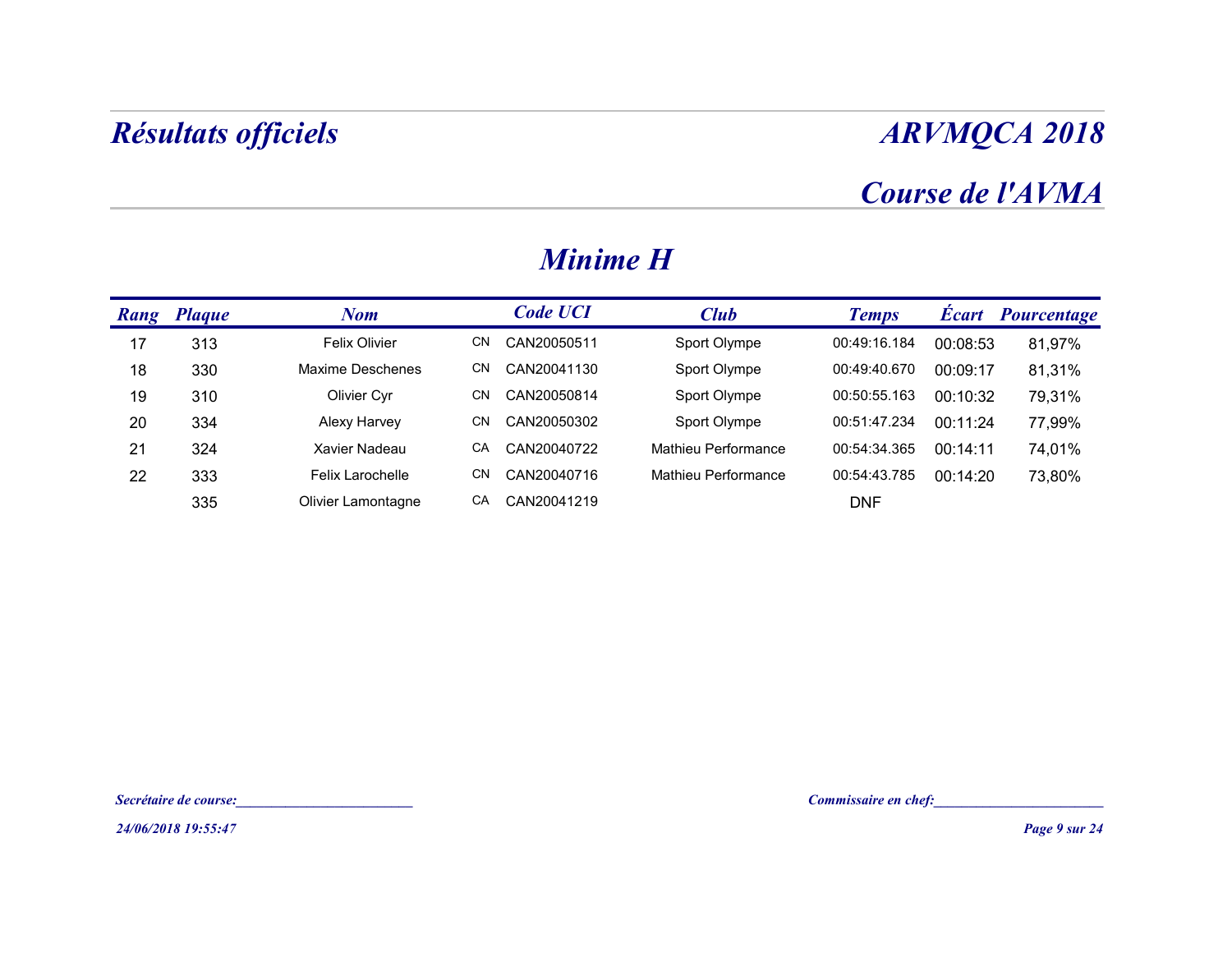## Course de l'AVMA

| <b>ARVMQCA 2018</b>                                |          |              |                            |                 |           |                       | <b>Résultats officiels</b> |                |
|----------------------------------------------------|----------|--------------|----------------------------|-----------------|-----------|-----------------------|----------------------------|----------------|
| Course de l'AVMA                                   |          |              |                            | <b>Minime F</b> |           |                       |                            |                |
| <b>Écart Pourcentage</b>                           |          | <b>Temps</b> | <b>Club</b>                | <b>Code UCI</b> |           | <b>Nom</b>            | Rang Plaque                |                |
| 100,00%                                            | 00:00:00 | 00:33:54.559 | Mont Ste-Anne              | CAN20040430     | CN        | Ophelie Grandmont     | 354                        | -1             |
| 97,32%                                             | 00:00:56 | 00:34:50.869 | Dalbix Sherbrooke          | CAN20040107     |           | Marie-Fay St-Onge     | 361                        | $\sqrt{2}$     |
| 97,27%                                             | 00:00:57 | 00:34:51.316 | <b>CVM Sigma Assurance</b> | CAN20050506     | <b>CN</b> | Anabelle Drouin       | 353                        | $\mathbf{3}$   |
| 93,69%                                             | 00:02:17 | 00:36:11.165 | Dalbix Sherbrooke          | CAN20040913     |           | Jasmine Dutil         | 360                        | $\overline{4}$ |
| 93,09%                                             | 00:02:31 | 00:36:25.461 | Ultime Velo                | CAN20040219     |           | Charlotte Gaudreau    | 362                        | $\sqrt{5}$     |
| 91,83%                                             | 00:03:01 | 00:36:55.057 | <b>CVM Sigma Assurance</b> | CAN20050911     | CN        | Clara Giguere         | 351                        | 6              |
| 87,48%                                             | 00:04:51 | 00:38:45.960 | <b>CVM Sigma Assurance</b> | CAN20050608     | CA        | Amelie Vachon         | 350                        | $\overline{7}$ |
| 78,75%                                             | 00:09:09 | 00:43:03.212 | Mathieu Performance        | CAN20051018     | CN        | Laurane Royer         | 355                        | 8              |
| 77,81%                                             | 00:09:40 | 00:43:34.012 | Mont Ste-Anne              | CAN20050401     |           | Juliane Dorval        | 352                        | 9              |
|                                                    |          | <b>DNF</b>   | Sport Olympe               | CA CAN20041201  |           | Sarah-Eve Girard      | 358                        |                |
|                                                    |          |              |                            |                 |           |                       |                            |                |
| Commissaire en chef:<br><u>Commissaire en chef</u> |          |              |                            |                 |           | Secrétaire de course: |                            |                |
| Page 10 sur 24                                     |          |              |                            |                 |           |                       | 24/06/2018 19:55:47        |                |

#### Minime F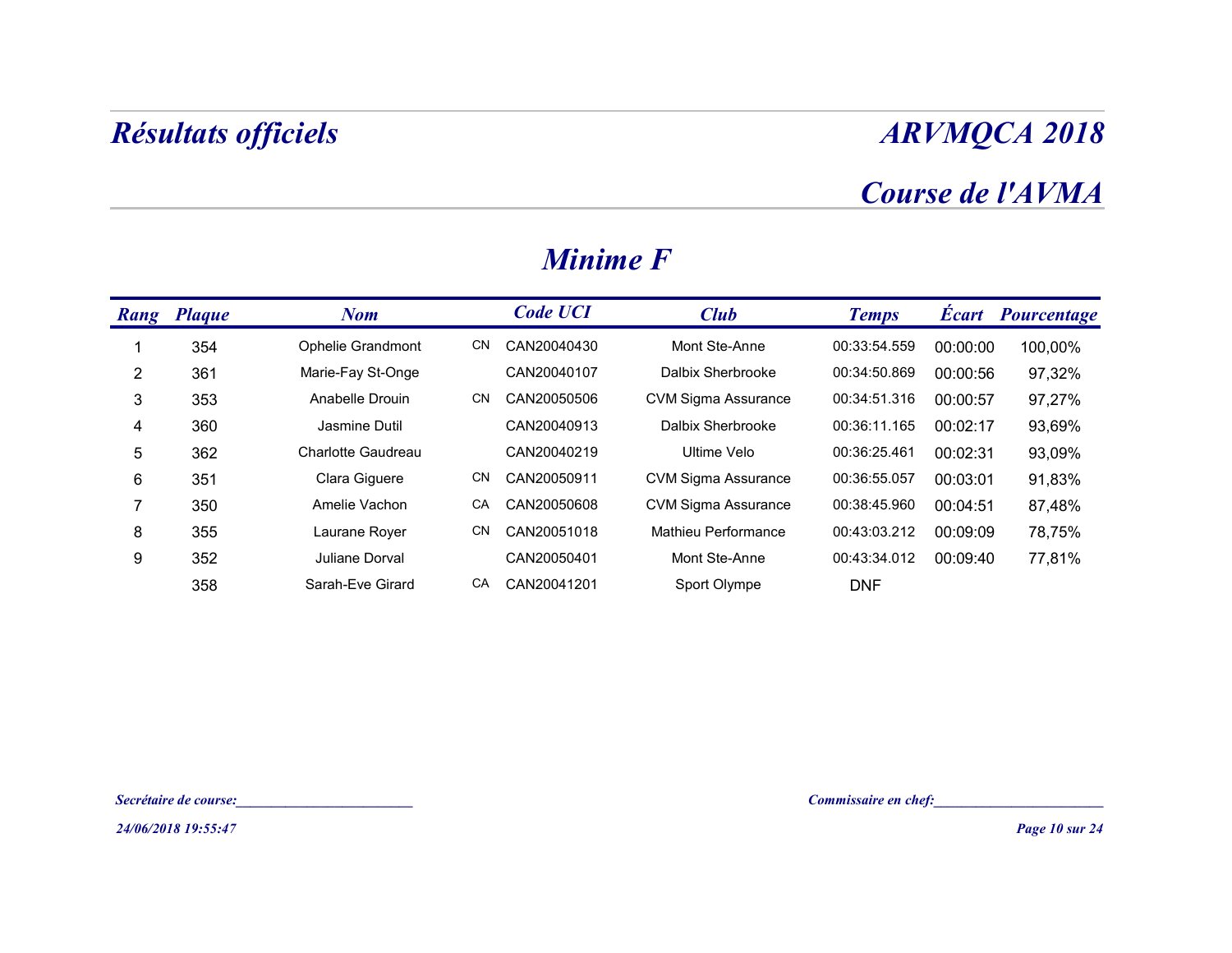### Course de l'AVMA

|                | Résultats officiels   |                                                |    |                      |                            |                        |          | <b>ARVMQCA 2018</b>      |
|----------------|-----------------------|------------------------------------------------|----|----------------------|----------------------------|------------------------|----------|--------------------------|
|                |                       |                                                |    |                      |                            |                        |          | Course de l'AVMA         |
|                |                       |                                                |    | <b>Cadet Sport H</b> |                            |                        |          |                          |
|                | Rang Plaque           | <b>Nom</b>                                     |    | <b>Code UCI</b>      | <b>Club</b>                | <b>Temps</b>           |          | <b>Écart Pourcentage</b> |
| 1              | 472                   | Raphael Muhirwa                                |    | CN CAN20020921       | Mont Ste-Anne              | 00:44:59.107           | 00:00:00 | 100,00%                  |
| $\overline{2}$ | 473                   | Zack Duval                                     |    | CAN20030813          | Dalbix Sherbrooke          | 00:45:27.811           | 00:00:28 | 98,97%                   |
| 3              | 450                   | Thomas Vachon                                  | CA | CAN20020726          | <b>CVM Sigma Assurance</b> | 00:45:53.632           | 00:00:54 | 98,04%                   |
| 4              | 457                   | Benjamin Theberge                              | CA | CAN20030608          | Mathieu Performance        | 00:45:53.813           | 00:00:54 | 98,04%                   |
| $\sqrt{5}$     | 455                   | Justin Laricheliere                            | CN | CAN20020905          | Mont Ste-Anne              | 00:46:19.075           | 00:01:20 | 97,12%                   |
| 6              | 474                   | Xavier Gagnon                                  |    | CAN20031009          | Dalbix Sherbrooke          | 00:46:58.257           | 00:01:59 | 95,78%                   |
| $\overline{7}$ | 456                   | Felix Bouchard                                 |    | CN CAN20030517       | Mont Ste-Anne              | 00:47:29.632           | 00:02:30 | 94,73%                   |
| 8              | 462                   | Pierre-Olivier Beaulieu                        |    | CN CAN20030131       | Sport Olympe               | 00:47:40.000           | 00:02:41 | 94,37%                   |
| 9              | 454                   | <b>Philippe Verret</b>                         |    | CN CAN20031127       | <b>CVM Sigma Assurance</b> | 00:48:00.148           | 00:03:01 | 93,72%                   |
| 10             | 459                   | Simon Cournoyer                                | CN | CAN20020919          | Mont Ste-Anne              | 00:49:27.970           | 00:04:28 | 90,97%                   |
| 11             | 464                   | Maxime Dorval                                  |    | CN CAN20020403       | Mont Ste-Anne              | 00:49:41.836  00:04:42 |          | 90,54%                   |
| 12             | 463                   | Derenik Beauregard                             |    | CN CAN20030115       | Mathieu Performance        | 00:49:47.827           | 00:04:48 | 90,36%                   |
| 13             | 453                   | Alexandre Mathieu                              |    | CN CAN20020730       | Sport Olympe               | 00:50:23.496           | 00:05:24 | 89,28%                   |
| 14             | 460                   | Philippe Egan                                  |    | CN CAN20021225       | Sport Olympe               | 00:52:03.191           | 00:07:04 | 86,42%                   |
|                | 452                   | Simon Belley                                   |    | CA CAN20020916       | Sport Olympe               | <b>DNF</b>             |          |                          |
|                | Secrétaire de course: |                                                |    |                      |                            | Commissaire en chef:   |          |                          |
|                | 24/06/2018 19:55:47   | <u> 1980 - Jan Barbara Barbara, manazarta </u> |    |                      |                            |                        |          | Page 11 sur 24           |

### Cadet Sport H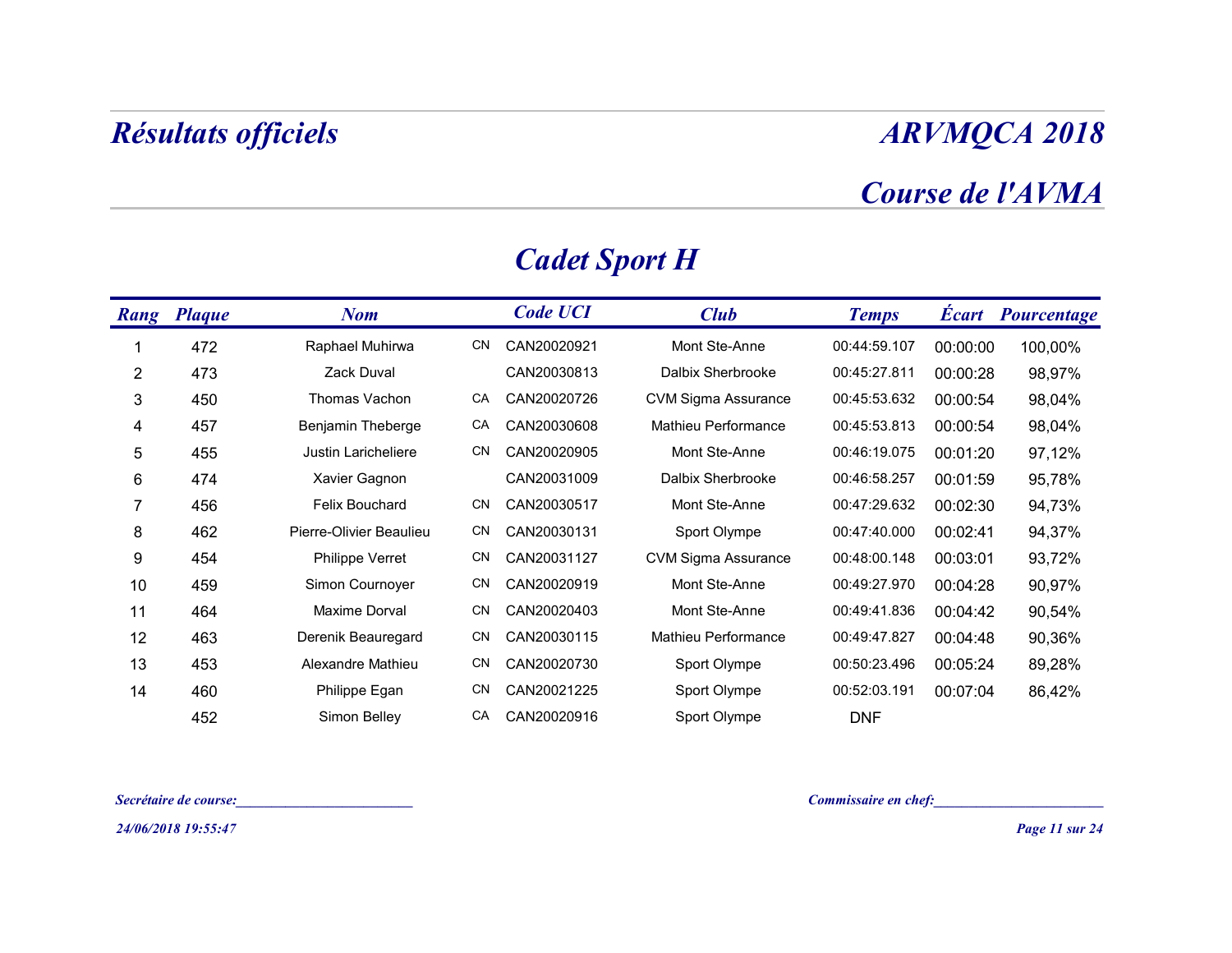## Course de l'AVMA

|                                                                        | <b>ARVMQCA 2018</b>                                |          |                          |  |  |  |
|------------------------------------------------------------------------|----------------------------------------------------|----------|--------------------------|--|--|--|
|                                                                        |                                                    |          | Course de l'AVMA         |  |  |  |
| <b>Cadet F</b>                                                         |                                                    |          |                          |  |  |  |
| <b>Code UCI</b><br><b>Club</b>                                         | <b>Temps</b>                                       |          | <b>Écart Pourcentage</b> |  |  |  |
| Marianne Auclair<br>CN CAN20020404<br><b>CVM Sigma Assurance</b>       | 00:52:06.683                                       | 00:00:00 | 100,00%                  |  |  |  |
| Juliette Larose-Gingras<br>CN CAN20021126<br>Velo Cartel - BL Coaching | 00:52:07.620                                       | 00:00:01 | 99,97%                   |  |  |  |
| Samuelle Baillargeon<br>CN CAN20020105<br><b>CVM Sigma Assurance</b>   | 00:52:16.520                                       | 00:00:10 | 99,68%                   |  |  |  |
| <b>CVM Sigma Assurance</b><br>Alice Langlais<br>CN CAN20021119         | 00:54:03.708                                       | 00:01:57 | 96,39%                   |  |  |  |
| CAN20030215<br>Dalbix Sherbrooke<br>Jasmine Aspirot                    | 00:54:19.336                                       | 00:02:13 | 95,92%                   |  |  |  |
| CN<br>Erika Baillargeon<br>CAN20031210<br><b>CVM Sigma Assurance</b>   | 00:55:32.663                                       | 00:03:26 | 93,82%                   |  |  |  |
| CN<br>CAN20030409<br><b>CVM Sigma Assurance</b>                        | 00:55:52.446                                       | 00:03:46 | 93,26%                   |  |  |  |
| CN CAN20020904<br>Sport Olympe                                         | 01:13:32.434                                       | 00:21:26 | 70,85%                   |  |  |  |
| CA<br>Oceane Moreau<br>CAN20020829<br>Mont Ste-Anne                    | 01:17:14.839                                       | 00:25:08 | 67,46%                   |  |  |  |
|                                                                        |                                                    |          |                          |  |  |  |
|                                                                        |                                                    |          |                          |  |  |  |
| <u> 1980 - Johann Barbara, martxa a</u>                                | Commissaire en chef:<br><u>Commissaire en chef</u> |          |                          |  |  |  |
|                                                                        |                                                    |          | Page 12 sur 24           |  |  |  |

#### Cadet F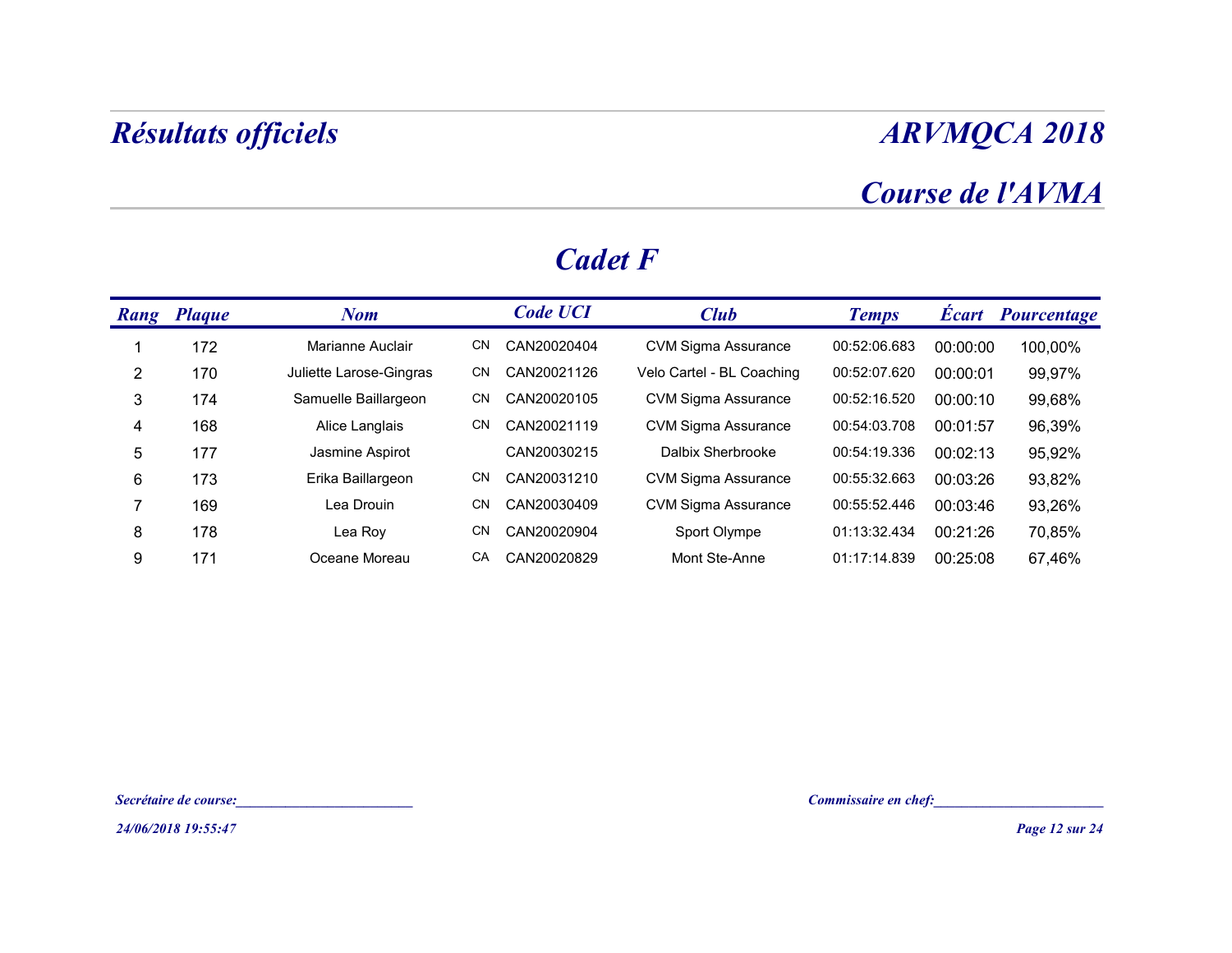## Course de l'AVMA

|                         |                       | <b>Résultats officiels</b> |                        |                            |                                                      |          | <b>ARVMQCA 2018</b> |
|-------------------------|-----------------------|----------------------------|------------------------|----------------------------|------------------------------------------------------|----------|---------------------|
|                         |                       |                            |                        |                            |                                                      |          | Course de l'AVMA    |
|                         |                       |                            | <b>Sport (17-29) H</b> |                            |                                                      |          |                     |
| Rang Plaque             |                       | <b>Nom</b>                 | <b>Code UCI</b>        | <b>Club</b>                | <b>Temps</b>                                         |          | Écart Pourcentage   |
| -1                      | 377                   | Frederic Langlois          | CN CAN19890116         | <b>CVM Sigma Assurance</b> | 01:11:08.698                                         | 00:00:00 | 100,00%             |
| $\overline{2}$          | 383                   | Emiliano Moreno Quesada    | CN CAN19980728         | <b>EC Velo Cartel</b>      | 01:12:48.799                                         | 00:01:40 | 97,71%              |
| $\mathbf{3}$            | 379                   | David Naud                 | CN CAN19890808         | <b>CVM Sigma Assurance</b> | 01:21:05.062                                         | 00:09:57 | 87,73%              |
| $\overline{\mathbf{4}}$ | 382                   | Mathieu Desmarais          | CA CAN19881207         |                            | 01:30:21.814                                         | 00:19:13 | 78,73%              |
|                         | 381                   | Jeff Pare                  | CA CAN19890814         |                            | <b>DNF</b>                                           |          |                     |
|                         |                       |                            |                        |                            |                                                      |          |                     |
|                         |                       |                            |                        |                            |                                                      |          |                     |
|                         |                       |                            |                        |                            |                                                      |          |                     |
|                         |                       |                            |                        |                            |                                                      |          |                     |
|                         | Secrétaire de course: |                            |                        |                            | Commissaire en chef:<br><u>Commissaire en chef</u> : |          |                     |
|                         | 24/06/2018 19:55:47   |                            |                        |                            |                                                      |          | Page 13 sur 24      |

## Sport (17-29) H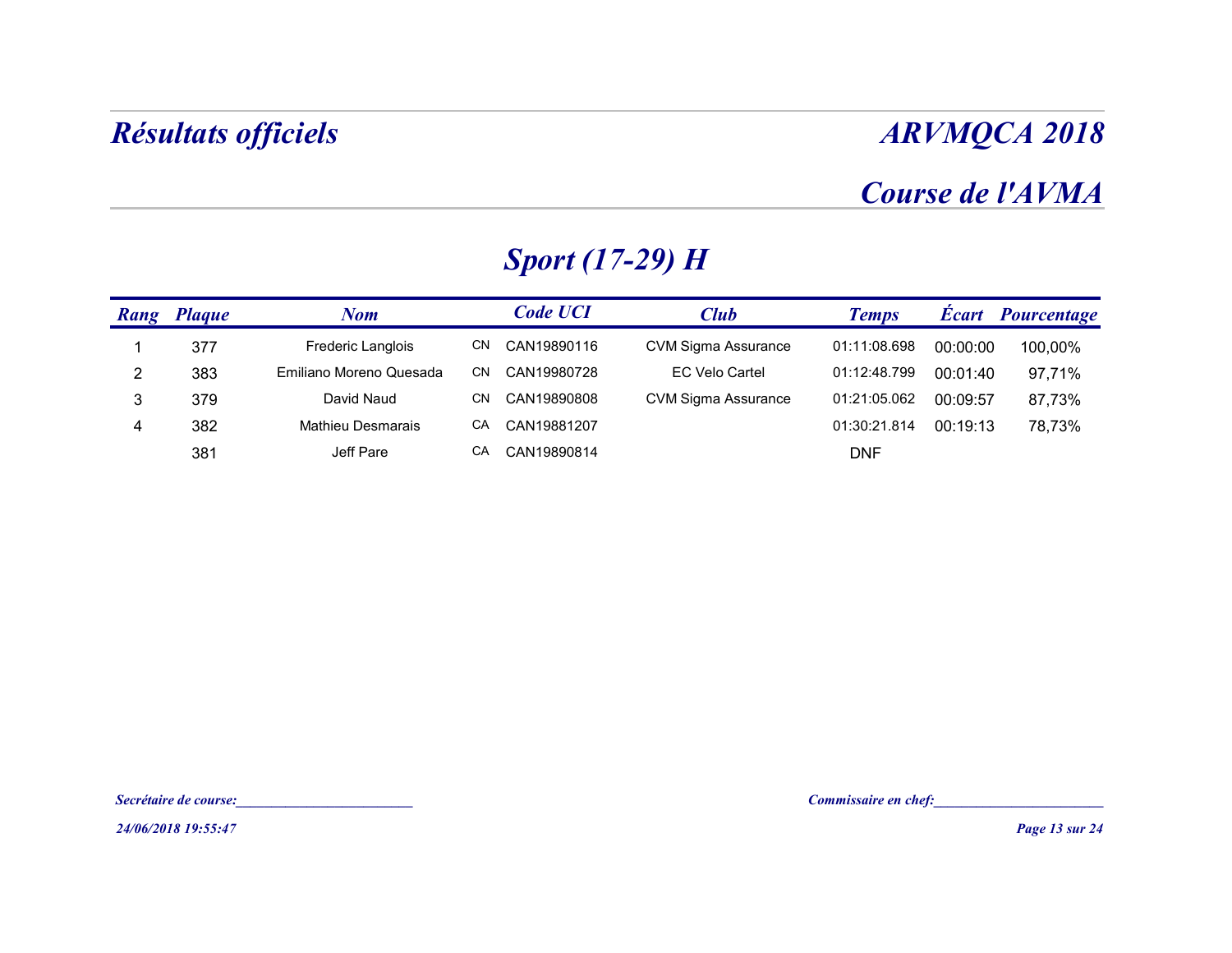### Course de l'AVMA

|                 |                       | <b>Résultats officiels</b>                        |    |                 | <b>ARVMQCA 2018</b><br>Course de l'AVMA    |              |          |                          |
|-----------------|-----------------------|---------------------------------------------------|----|-----------------|--------------------------------------------|--------------|----------|--------------------------|
|                 |                       |                                                   |    |                 |                                            |              |          |                          |
|                 |                       |                                                   |    |                 | <b>Maître Sport 30-39 H</b>                |              |          |                          |
|                 | Rang Plaque           | <b>Nom</b>                                        |    | <b>Code UCI</b> | <b>Club</b>                                | <b>Temps</b> |          | <b>Écart</b> Pourcentage |
| -1              | 520                   | Mathieu Morissette-Dion                           | CN | CAN19850530     | <b>CVM Sigma Assurance</b>                 | 01:04:08.697 | 00:00:00 | 100,00%                  |
| $\overline{2}$  | 533                   | Stephane Vallee                                   | CN | CAN19840521     | Normandin-Mathieu Performance 01:04:59.207 |              | 00:00:51 | 98,69%                   |
| $\sqrt{3}$      | 521                   | Simon Drouin                                      | CN | CAN19830725     | Normandin-Mathieu Performance 01:06:57.498 |              | 00:02:49 | 95,79%                   |
| 4               | 529                   | Francois Daigle                                   | CA | CAN19811120     | Sport Olympe                               | 01:07:12.676 | 00:03:04 | 95,44%                   |
| $\mathbf 5$     | 522                   | Lucien Gingras                                    | CN | CAN19830109     | Sport Olympe                               | 01:07:58.991 | 00:03:50 | 94,36%                   |
| $6\phantom{.}6$ | 519                   | Francis Vachon                                    | CA | CAN19810513     | <b>CVM Sigma Assurance</b>                 | 01:10:57.822 | 00:06:49 | 90,39%                   |
| $\overline{7}$  | 524                   | Frederik Martineau                                | CN | CAN19880828     | Normandin-Mathieu Performance              | 01:17:27.984 | 00:13:19 | 82,81%                   |
| 8               | 516                   | <b>Alexis Giroux</b>                              | CN | CAN19790314     | Sport Olympe                               | 01:21:17.778 | 00:17:09 | 78,90%                   |
| $9\,$           | 532                   | Pierre Pare                                       | CA | CAN19850430     |                                            | 01:35:38.378 | 00:31:30 | 67,06%                   |
|                 |                       |                                                   |    |                 |                                            |              |          |                          |
|                 |                       |                                                   |    |                 |                                            |              |          |                          |
|                 |                       |                                                   |    |                 |                                            |              |          |                          |
|                 | Secrétaire de course: | <u> 1989 - Johann Barn, mars eta bainar eta i</u> |    |                 |                                            |              |          | Commissaire en chef:     |
|                 | 24/06/2018 19:55:47   |                                                   |    |                 |                                            |              |          | Page 14 sur 24           |

## Maître Sport 30-39 H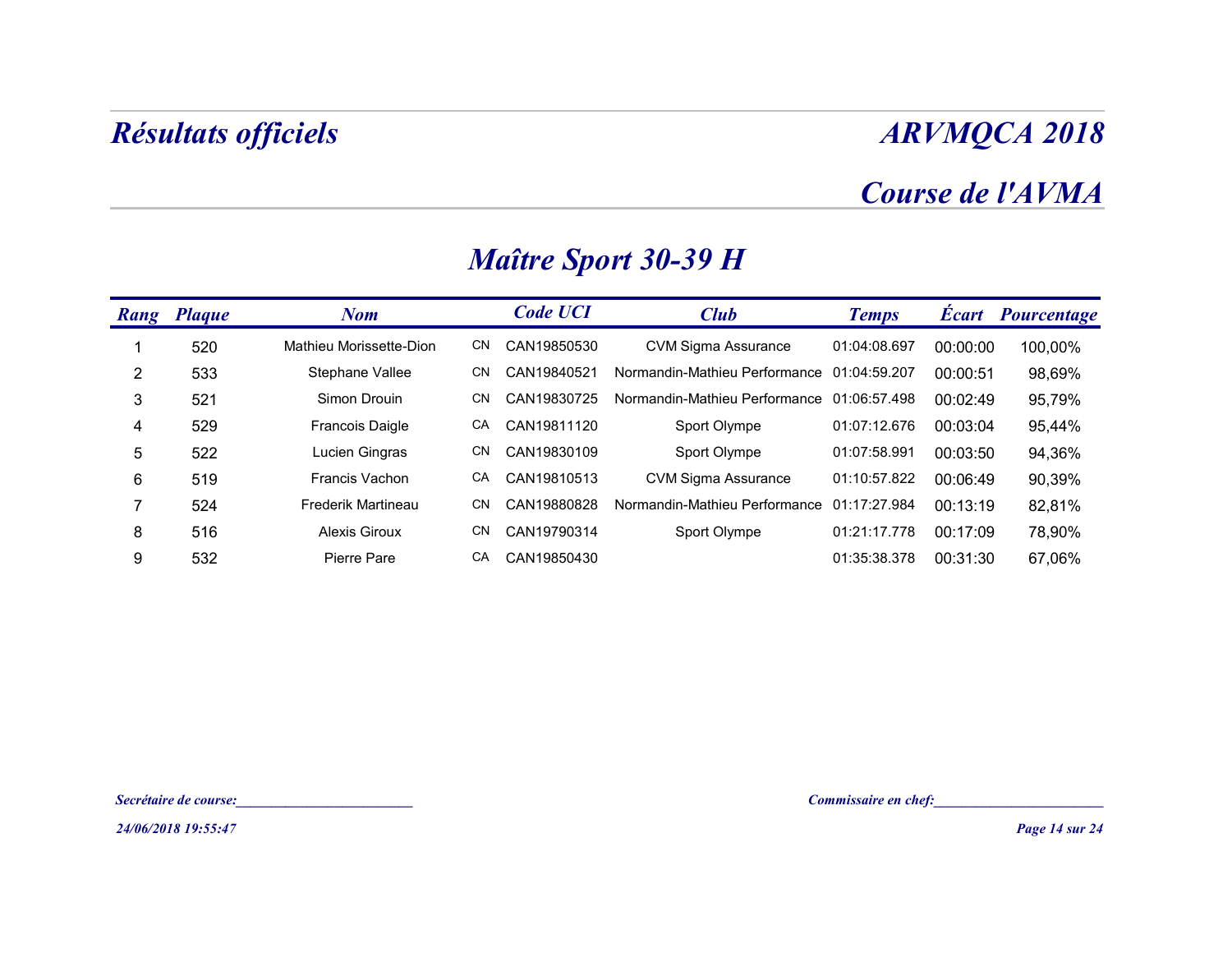#### Course de l'AVMA

|                | <b>Résultats officiels</b> |                           |     |                 |                                                        |                         |          | <b>ARVMQCA 2018</b>      |
|----------------|----------------------------|---------------------------|-----|-----------------|--------------------------------------------------------|-------------------------|----------|--------------------------|
|                |                            |                           |     |                 |                                                        |                         |          | Course de l'AVMA         |
|                |                            |                           |     |                 | <b>Maître Sport 40-49 H</b>                            |                         |          |                          |
|                | <b>Rang Plaque</b>         | <b>Nom</b>                |     | <b>Code UCI</b> | <b>Club</b>                                            | <b>Temps</b>            |          | <b>Écart</b> Pourcentage |
|                | 630                        | Jacques Anderson          | CN  | CAN19600919     | Sport Olympe                                           | 01:02:24.660            | 00:00:00 | 100,00%                  |
| $\overline{2}$ | 618                        | <b>Frederic Grandmont</b> | CN  | CAN19750622     | Mont Ste-Anne                                          | 01:03:00.953            | 00:00:36 | 99,05%                   |
| $\mathbf{3}$   | 631                        | Luc Chouinard             | CN  | CAN19760318     | Mathieu Performance                                    | 01:04:15.661            | 00:01:51 | 97,12%                   |
| 4              | 637                        | Mathieu Letendre          | CA  | CAN19760128     | Independant                                            | 01:04:55.788            | 00:02:31 | 96,12%                   |
| $\sqrt{5}$     | 627                        | Yohan Deshaies            | CN  | CAN19770122     | Velo Extreme St-Raymond                                | 01:04:59.818            | 00:02:35 | 96,02%                   |
| $\,6$          | 620                        | Sebastien Nadeau          | CA  | CAN19730224     | Mathieu Performance                                    | 01:05:46.632            | 00:03:22 | 94,88%                   |
| 7              | 621                        | <b>Charles Belzile</b>    | CN  | CAN19760203     | Sport Olympe                                           | 01:06:48.428            | 00:04:24 | 93,41%                   |
| 8              | 615                        | Patrick Mathieu           | CN. | CAN19710420     | Sport Olympe                                           | 01:07:13.646            | 00:04:49 | 92,83%                   |
| 9              | 654                        | Remi Theberge             | CA  | CAN19750502     | Mathieu Performance                                    | 01:09:23.809            | 00:06:59 | 89,94%                   |
| 10             | 616                        | Pascal Beaulieu           | CN. | CAN19710724     | Sport Olympe                                           | 01:10:35.739            | 00:08:11 | 88,41%                   |
| 11             | 641                        | Dany Lachance             | CN  | CAN19710106     | Sport Olympe                                           | 01:13:06.540   00:10:42 |          | 85,36%                   |
| 12             | 653                        | Jock Drouin               |     | CN CAN19710413  |                                                        | 01:13:23.439            | 00:10:59 | 85,03%                   |
| 13             | 652                        | Jean-Francois Duval       |     | CAN19770519     | Dalbix Sherbrooke                                      | 01:18:09.439            | 00:15:45 | 79,85%                   |
| 14             | 651                        | <b>Martin Boulet</b>      |     | CN CAN19740701  | Sport Olympe                                           | 01:21:28.321            | 00:19:04 | 76,60%                   |
| 15             | 624                        | Jean-Francois Girard      |     | CA CAN19690417  | Sport Olympe                                           | 01:24:18.150            | 00:21:54 | 74,02%                   |
| 16             | 639                        | Marquis Drouin            | CA  |                 | CAN19781012 Normandin-Mathieu Performance 01:26:32.101 |                         | 00:24:08 | 72,11%                   |
|                | Secrétaire de course:      |                           |     |                 |                                                        | Commissaire en chef:    |          |                          |
|                | 24/06/2018 19:55:47        |                           |     |                 |                                                        |                         |          | Page 15 sur 24           |

### Maître Sport 40-49 H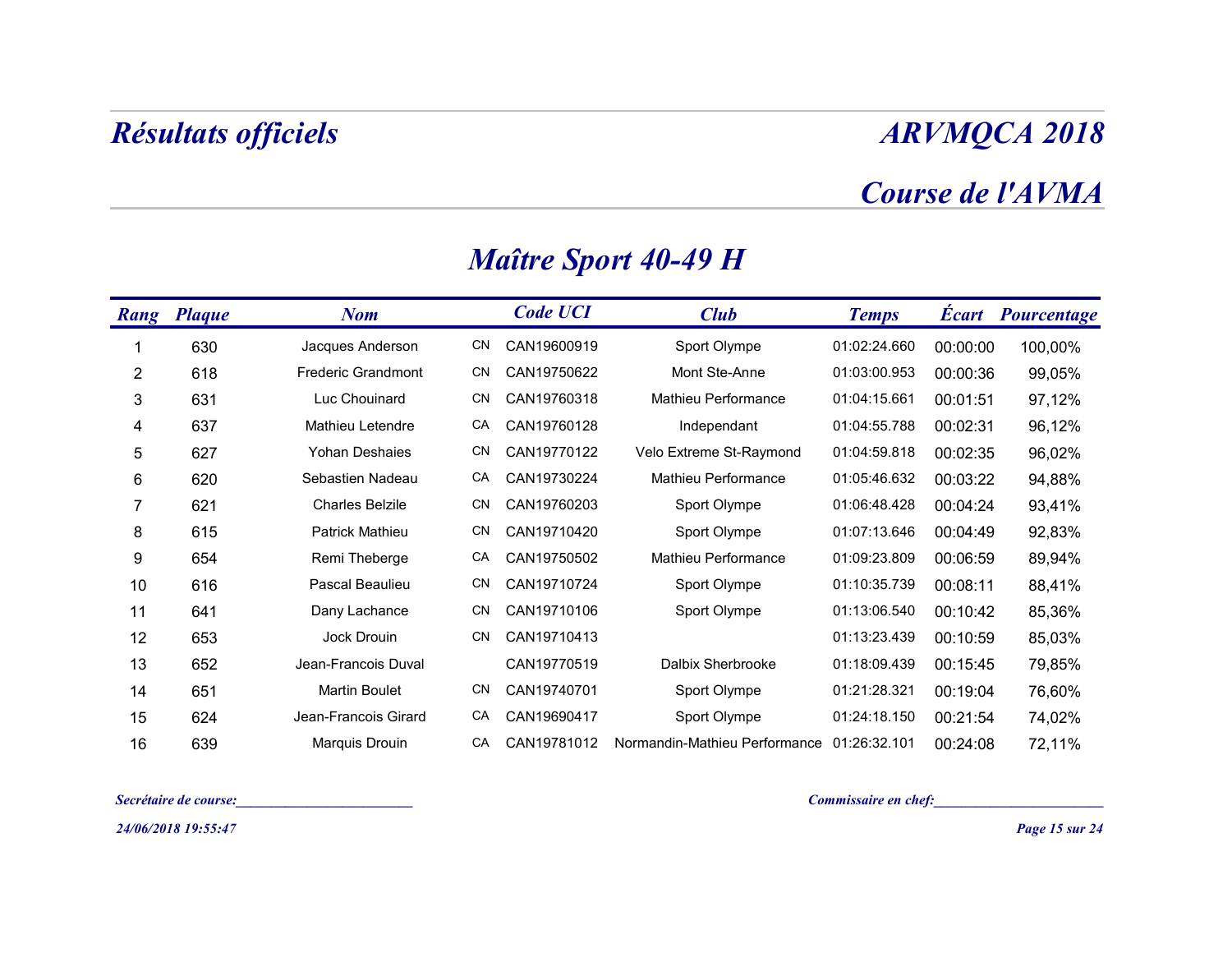### Course de l'AVMA

### Maître Sport 40-49 H

| <b>ARVMQCA 2018</b>                         |             |                             |                   | Résultats officiels |             |
|---------------------------------------------|-------------|-----------------------------|-------------------|---------------------|-------------|
| Course de l'AVMA                            |             |                             |                   |                     |             |
|                                             |             | <b>Maître Sport 40-49 H</b> |                   |                     |             |
| <b>Écart</b><br>Pourcentage<br><b>Temps</b> | <b>Club</b> | <b>Code UCI</b>             | <b>Nom</b>        | <b>Plaque</b>       | <b>Rang</b> |
| 01:27:41.658<br>00:25:17<br>71,17%          |             | CA CAN19720509              | Jean Boisonneault | 655                 | 17          |
|                                             |             | <b>CN</b><br>CAN19780509    | Nicolas Olivier   | 650                 |             |

24/06/2018 19:55:47 Page 16 sur 24 Secrétaire de course:<br>Secrétaire de course:<br>24/06/2018 19:55:47<br>Page 16 sur 24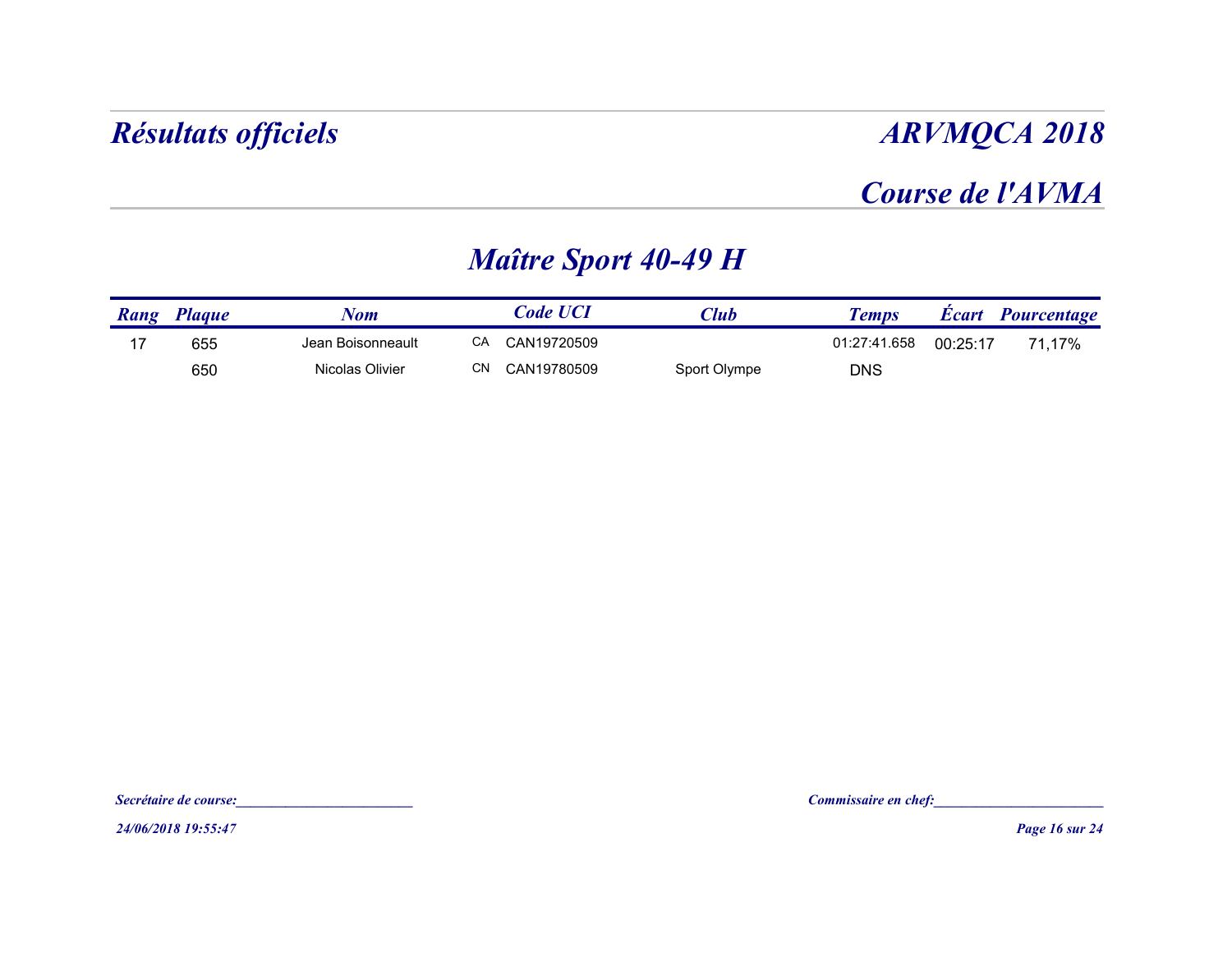### Course de l'AVMA

|                | Résultats officiels                          |                                                |                         |             |                      |          | <b>ARVMQCA 2018</b> |
|----------------|----------------------------------------------|------------------------------------------------|-------------------------|-------------|----------------------|----------|---------------------|
|                |                                              |                                                |                         |             |                      |          | Course de l'AVMA    |
|                |                                              |                                                | <b>Maître Sport 50+</b> |             |                      |          |                     |
|                | <b>Rang Plaque</b>                           | <b>Nom</b>                                     | <b>Code UCI</b>         | <b>Club</b> | <b>Temps</b>         |          | Écart Pourcentage   |
| -1             | 564                                          | Jean Prevost                                   | CN CAN19590828          | Felt MTB    | 01:10:26.349         | 00:00:00 | 100,00%             |
| $\overline{2}$ | 565                                          | <b>Benoit Pacaud</b>                           | CN CAN19630602          |             | 01:16:10.262         | 00:05:44 | 92,47%              |
| $\mathbf{3}$   | 563                                          | Alain Longval                                  | CAN19601211             | Independant | 01:29:06.740         | 00:18:40 | 79,05%              |
|                |                                              |                                                |                         |             |                      |          |                     |
|                | Secrétaire de course:<br>24/06/2018 19:55:47 | <u> 1989 - Paris Amerikaanse kommunister (</u> |                         |             | Commissaire en chef: |          | Page 17 sur 24      |

### Maître Sport 50+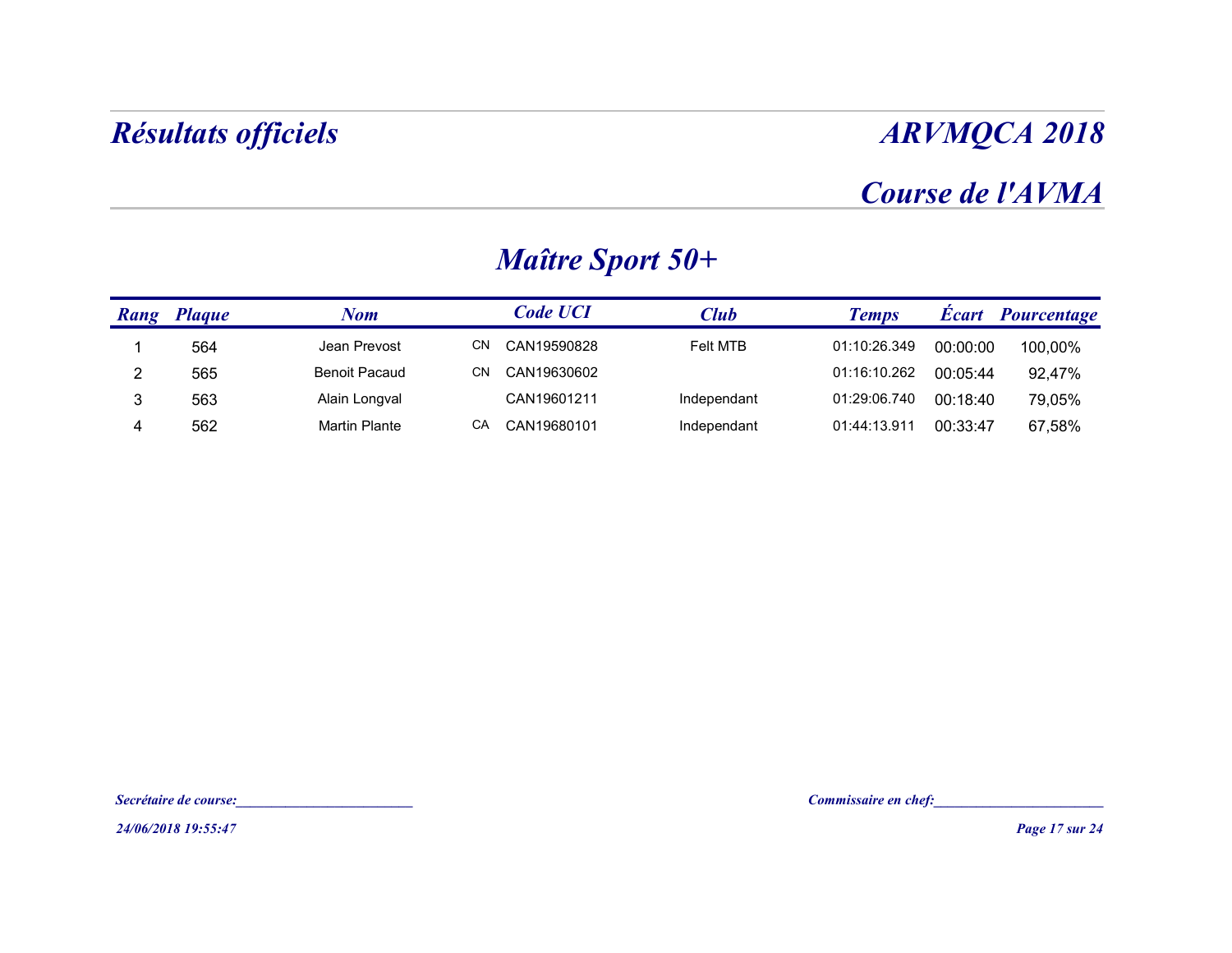## Course de l'AVMA

| Course de l'AVMA<br><b>Femme Sport 17+</b><br><b>Code UCI</b><br>Écart Pourcentage<br><b>Rang Plaque</b><br><b>Club</b><br><b>Nom</b><br><b>Temps</b><br>413<br>Julie Sirois<br>CN CAN19730122<br>00:58:08.289<br>Independant<br>00:00:00<br>$\mathbf{1}$<br>$\overline{2}$<br>Julie Laverdiere<br>CN CAN19761006<br>Mathieu Performance<br>00:59:41.434<br>401<br>00:01:33<br>$\sqrt{3}$<br>Marie-Claude Boivin<br>412<br>CN<br>CAN19760415<br>Sport Olympe<br>01:00:52.459<br>00:02:44<br>Valerie Fournier<br>4<br>405<br>CAN19760105<br>Sport Olympe<br>01:01:42.765<br>00:03:34<br>CN<br>$\sqrt{5}$<br>404<br>Abigaelle Boulet<br>CN<br>CAN20011126<br>Sport Olympe<br>01:02:37.687<br>00:04:29<br>$\,6\,$<br>Sophie Cote<br>CN<br>01:06:17.153<br>411<br>CAN19830518<br>Sport Olympe<br>00:08:09<br>$\overline{7}$<br>Mélanie Ouellet<br>414<br>CAN19820725<br>Sport Olympe<br>01:08:39.956<br>00:10:31<br>CA<br>410<br>Alexandra Mercier<br>CN CAN20010914<br><b>CVM Sigma Assurance</b><br><b>DNS</b> |  |  |  | <b>ARVMQCA 2018</b>   |
|--------------------------------------------------------------------------------------------------------------------------------------------------------------------------------------------------------------------------------------------------------------------------------------------------------------------------------------------------------------------------------------------------------------------------------------------------------------------------------------------------------------------------------------------------------------------------------------------------------------------------------------------------------------------------------------------------------------------------------------------------------------------------------------------------------------------------------------------------------------------------------------------------------------------------------------------------------------------------------------------------------------|--|--|--|-----------------------|
|                                                                                                                                                                                                                                                                                                                                                                                                                                                                                                                                                                                                                                                                                                                                                                                                                                                                                                                                                                                                              |  |  |  |                       |
|                                                                                                                                                                                                                                                                                                                                                                                                                                                                                                                                                                                                                                                                                                                                                                                                                                                                                                                                                                                                              |  |  |  |                       |
|                                                                                                                                                                                                                                                                                                                                                                                                                                                                                                                                                                                                                                                                                                                                                                                                                                                                                                                                                                                                              |  |  |  |                       |
|                                                                                                                                                                                                                                                                                                                                                                                                                                                                                                                                                                                                                                                                                                                                                                                                                                                                                                                                                                                                              |  |  |  | 100,00%               |
|                                                                                                                                                                                                                                                                                                                                                                                                                                                                                                                                                                                                                                                                                                                                                                                                                                                                                                                                                                                                              |  |  |  | 97,40%                |
|                                                                                                                                                                                                                                                                                                                                                                                                                                                                                                                                                                                                                                                                                                                                                                                                                                                                                                                                                                                                              |  |  |  | 95,51%                |
|                                                                                                                                                                                                                                                                                                                                                                                                                                                                                                                                                                                                                                                                                                                                                                                                                                                                                                                                                                                                              |  |  |  | 94,22%                |
|                                                                                                                                                                                                                                                                                                                                                                                                                                                                                                                                                                                                                                                                                                                                                                                                                                                                                                                                                                                                              |  |  |  | 92,84%                |
|                                                                                                                                                                                                                                                                                                                                                                                                                                                                                                                                                                                                                                                                                                                                                                                                                                                                                                                                                                                                              |  |  |  | 87,70%                |
|                                                                                                                                                                                                                                                                                                                                                                                                                                                                                                                                                                                                                                                                                                                                                                                                                                                                                                                                                                                                              |  |  |  | 84,68%                |
|                                                                                                                                                                                                                                                                                                                                                                                                                                                                                                                                                                                                                                                                                                                                                                                                                                                                                                                                                                                                              |  |  |  |                       |
|                                                                                                                                                                                                                                                                                                                                                                                                                                                                                                                                                                                                                                                                                                                                                                                                                                                                                                                                                                                                              |  |  |  |                       |
| Commissaire en chef:<br>Secrétaire de course:                                                                                                                                                                                                                                                                                                                                                                                                                                                                                                                                                                                                                                                                                                                                                                                                                                                                                                                                                                |  |  |  | <b>Page 18 sur 24</b> |

### Femme Sport 17+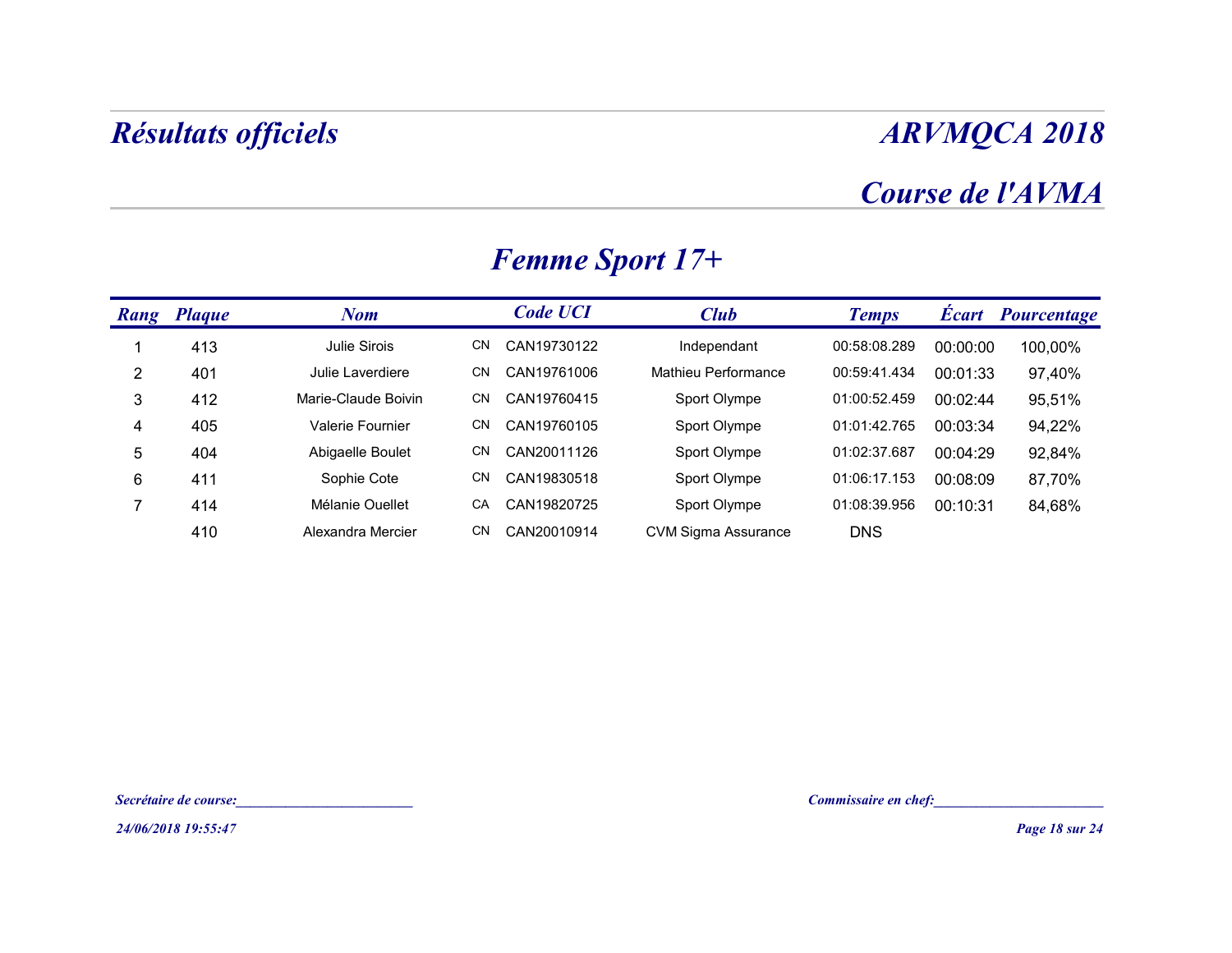### Course de l'AVMA

## Senior Expert H

| <b>ARVMQCA 2018</b> |              |                     |                        |                   | Résultats officiels |                |
|---------------------|--------------|---------------------|------------------------|-------------------|---------------------|----------------|
| Course de l'AVMA    |              |                     |                        |                   |                     |                |
|                     |              |                     | <b>Senior Expert H</b> |                   |                     |                |
| Écart Pourcentage   | <b>Temps</b> | <b>Club</b>         | <b>Code UCI</b>        | <b>Nom</b>        | Rang Plaque         |                |
| 00:00:00<br>100,00% | 01:16:13.367 | Mont Ste-Anne       | CN CAN19951104         | Antoine Villemure | 482                 |                |
| 00:00:44<br>99,05%  | 01:16:57.698 | Mathieu Performance | CN CAN19890425         | Philippe Audet    | 483                 | $\overline{2}$ |

24/06/2018 19:55:47 Page 19 sur 24 Secrétaire de course:<br>Secrétaire de course:<br>24/06/2018 19:55:47<br>Page 19 sur 24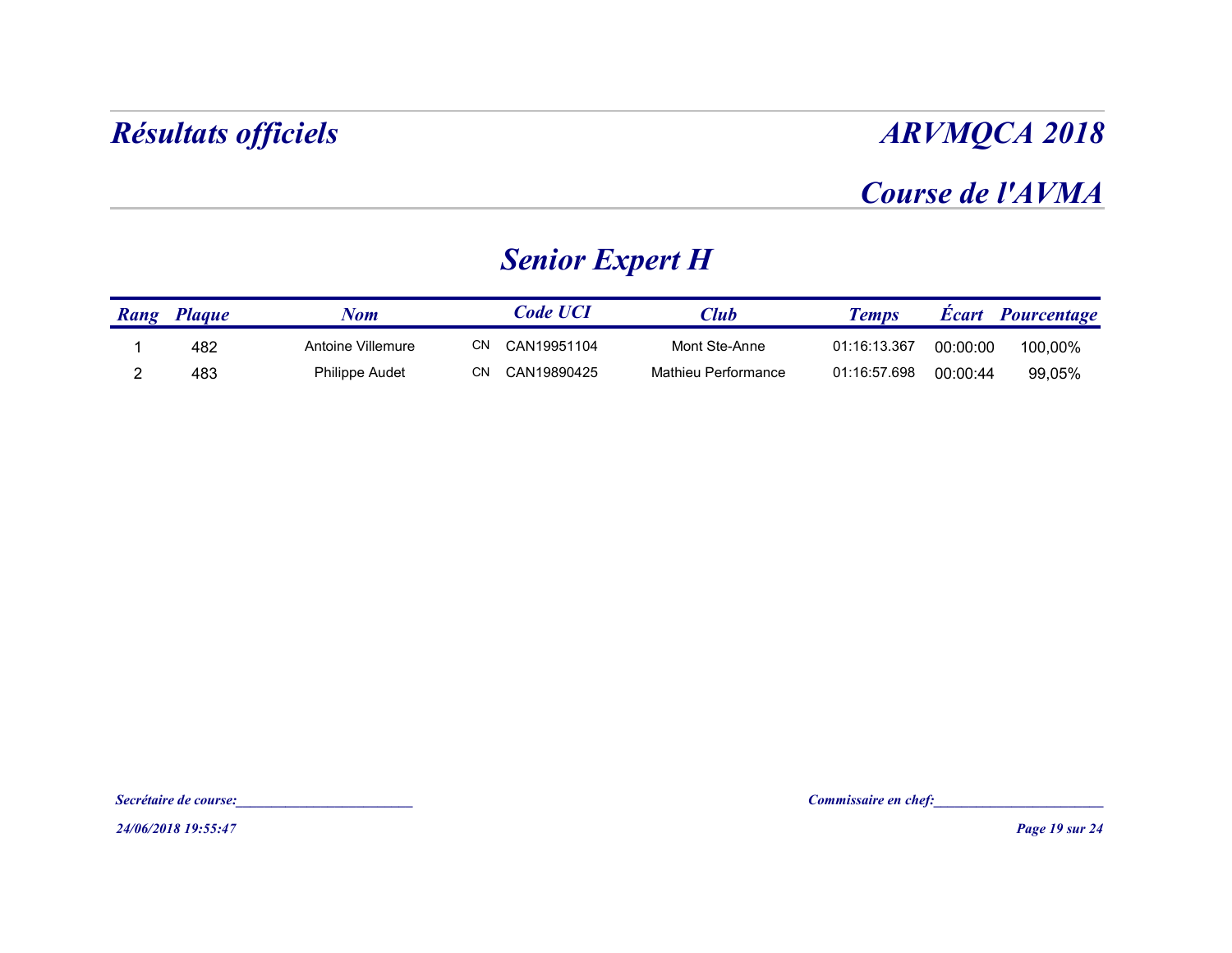## Course de l'AVMA

|                    | <b>Résultats officiels</b> |                                                                                                                      |                              |                      | <b>ARVMQCA 2018</b>                                  |          |                   |  |  |
|--------------------|----------------------------|----------------------------------------------------------------------------------------------------------------------|------------------------------|----------------------|------------------------------------------------------|----------|-------------------|--|--|
|                    |                            |                                                                                                                      |                              |                      | Course de l'AVMA                                     |          |                   |  |  |
|                    |                            |                                                                                                                      | <b>Maître Expert 30-39 H</b> |                      |                                                      |          |                   |  |  |
| <b>Rang Plaque</b> |                            | <b>Nom</b>                                                                                                           | <b>Code UCI</b>              | <b>Club</b>          | <b>Temps</b>                                         |          | Écart Pourcentage |  |  |
| -1                 | 714                        | Pat Pero                                                                                                             | CAN19801108                  | LB Cycle             | 01:14:25.734                                         | 00:00:00 | 100,00%           |  |  |
| $\overline{2}$     | 704                        | Mathieu Lanouette                                                                                                    | CN CAN19820602               | Garneau Quebec       | 01:15:03.994                                         | 00:00:38 | 99,16%            |  |  |
| $\mathbf{3}$       | 705                        | Julien Marceau                                                                                                       | CN CAN19830717               | Giant Quebec         | 01:15:17.199                                         | 00:00:52 | 98,85%            |  |  |
| 4                  | 702                        | Philippe Champagne                                                                                                   | CA CAN19801207               | Vachon Subaru Beauce | 01:16:21.098                                         | 00:01:56 | 97,47%            |  |  |
| $5\phantom{.0}$    | 703                        | Mathieu Suzor-Pleau                                                                                                  | CN CAN19810108               | Garneau Quebec       | 01:17:44.092                                         | 00:03:19 | 95,73%            |  |  |
| $\,6\,$            | 715                        | Dominic Jean                                                                                                         | CN CAN19830112               | Sport Olympe         | 01:18:48.562                                         | 00:04:23 | 94,44%            |  |  |
|                    |                            |                                                                                                                      |                              |                      |                                                      |          |                   |  |  |
|                    | Secrétaire de course:      | <u> 1989 - Johann John Stone, mars eta bainar eta industrial eta industrial eta industrial eta industrial eta in</u> |                              |                      | Commissaire en chef:<br><u>Commissaire en chef</u> : |          |                   |  |  |
|                    | 24/06/2018 19:55:47        |                                                                                                                      |                              |                      |                                                      |          | Page 20 sur 24    |  |  |

### Maître Expert 30-39 H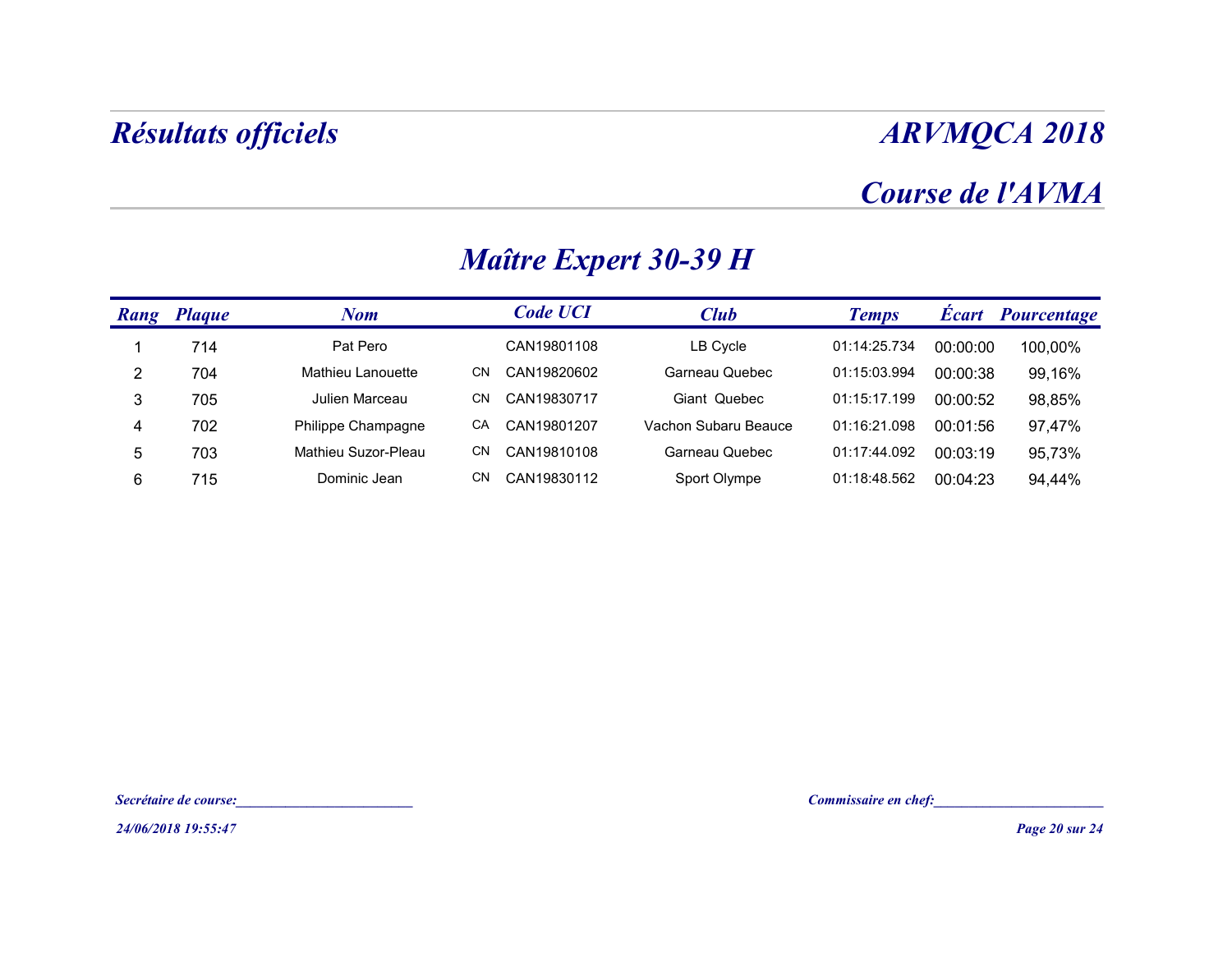### Course de l'AVMA

| <b>Résultats officiels</b> |                                                                                                                      |                     |                         |                         |          | <b>ARVMQCA 2018</b>                     |
|----------------------------|----------------------------------------------------------------------------------------------------------------------|---------------------|-------------------------|-------------------------|----------|-----------------------------------------|
|                            |                                                                                                                      |                     |                         |                         |          | Course de l'AVMA                        |
|                            |                                                                                                                      | Maître Expert 40+ H |                         |                         |          |                                         |
| <b>Rang Plaque</b>         | <b>Nom</b>                                                                                                           | <b>Code UCI</b>     | <b>Club</b>             | <b>Temps</b>            |          | <b>Écart Pourcentage</b>                |
| 739                        | Mario Beauregard                                                                                                     | CN CAN19690303      | <b>Collectif Parlee</b> | 01:12:31.104            | 00:00:00 | 100,00%                                 |
| 731                        | Stephen Flindall                                                                                                     | CN<br>CAN19720118   | Sport Olympe            | 01:12:35.131            | 00:00:04 | 99,91%                                  |
| 738                        | Stephane Lemire                                                                                                      | CN<br>CAN19750503   | Mont Ste-Anne           | 01:12:43.338            | 00:00:12 | 99,72%                                  |
| 734                        | <b>Francis Deschenes</b>                                                                                             | CN<br>CAN19721127   | Sport Olympe            | 01:16:14.383            | 00:03:43 | 95,12%                                  |
| 730                        | Antoine Pelletier                                                                                                    | CN<br>CAN19771115   | Giant Quebec            | 01:16:25.937            | 00:03:54 | 94,90%                                  |
| 726                        | Mathieu Dery                                                                                                         | CN<br>CAN19741122   |                         | 01:16:26.093            | 00:03:55 | 94,88%                                  |
| 727                        | Jean-Nicolas Harvey                                                                                                  | CN<br>CAN19770610   | Sport Olympe            | 01:17:46.468            | 00:05:15 | 93,25%                                  |
| 733                        | Patrick Fournier                                                                                                     | CN<br>CAN19731114   | Duvaltex                | 01:19:40.599            | 00:07:09 | 91,03%                                  |
| 725                        | Eric Therrien                                                                                                        | CN<br>CAN19780824   | Giant Quebec            | 01:20:26.517            | 00:07:55 | 90,16%                                  |
| 737                        | Jean-Francois Ermel                                                                                                  | CN<br>CAN19760613   | Mont Ste-Anne           | 01:22:32.029            | 00:10:01 | 87,86%                                  |
| 735                        | Mario Gingras                                                                                                        | CN CAN19671026      | Garneau Quebec          | 01:22:55.962   00:10:24 |          | 87,46%                                  |
|                            |                                                                                                                      |                     |                         |                         |          |                                         |
| Secrétaire de course:      | <u> 1989 - Johann John Stone, mars eta bainar eta industrial eta industrial eta industrial eta industrial eta in</u> |                     |                         | Commissaire en chef:    |          | <u> 1980 - Johann Barbara, martxa a</u> |
| 24/06/2018 19:55:47        |                                                                                                                      |                     |                         |                         |          | Page 21 sur 24                          |

### Maître Expert 40+ H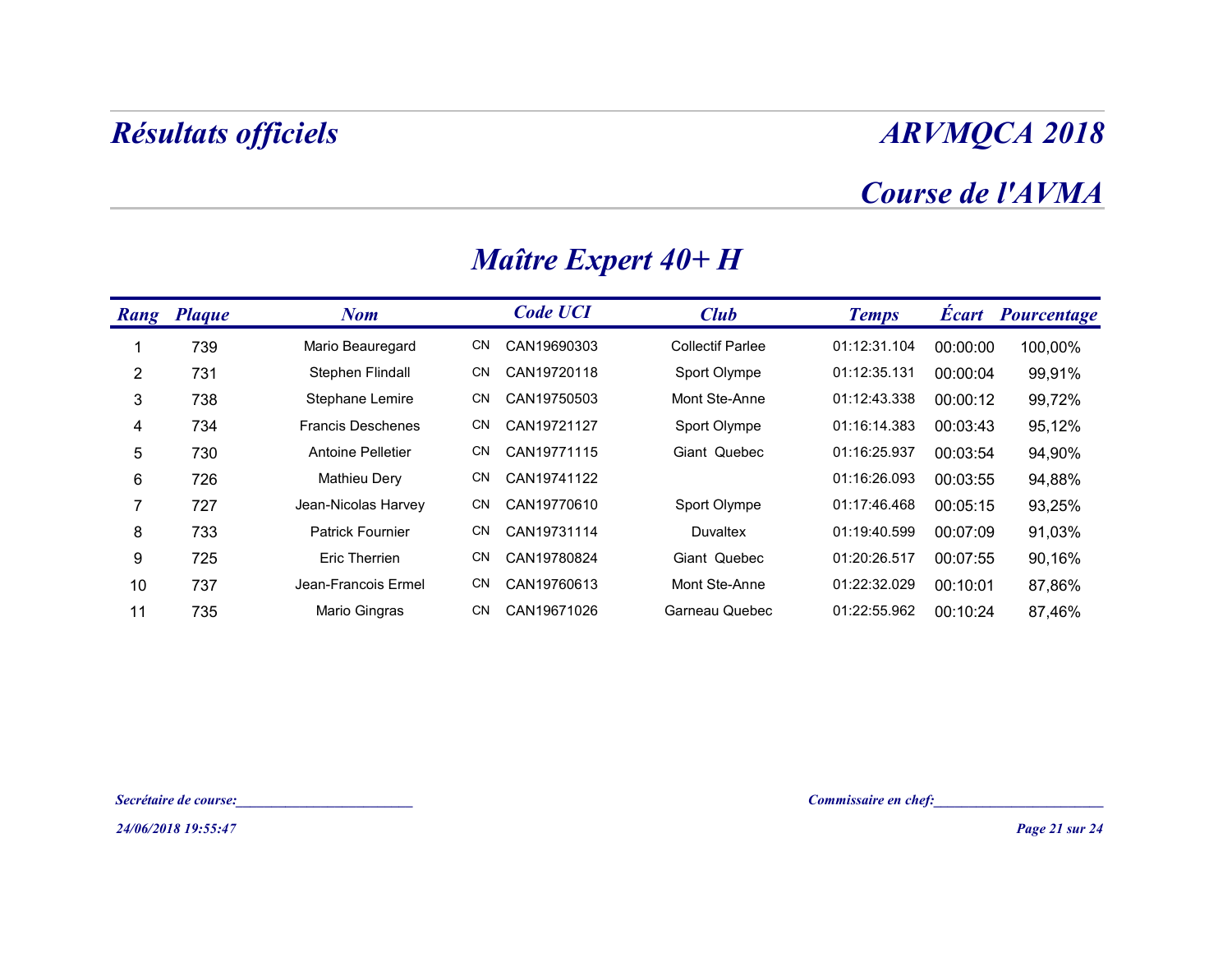## Course de l'AVMA

|                | <b>Résultats officiels</b> |                                             |    |                 |                           |                      |          | <b>ARVMQCA 2018</b> |
|----------------|----------------------------|---------------------------------------------|----|-----------------|---------------------------|----------------------|----------|---------------------|
|                |                            |                                             |    |                 |                           |                      |          | Course de l'AVMA    |
|                |                            |                                             |    |                 | <b>Femme Expert 17+</b>   |                      |          |                     |
|                | <b>Rang Plaque</b>         | <b>Nom</b>                                  |    | <b>Code UCI</b> | <b>Club</b>               | <b>Temps</b>         |          | Écart Pourcentage   |
| $\overline{1}$ | 779                        | Mireille Larose-Gingras                     |    | CN CAN20000218  | Velo Cartel - BL Coaching | 01:05:41.644         | 00:00:00 | 100,00%             |
| $\overline{2}$ | 775                        | <b>Christine Gourde</b>                     |    | CN CAN19881201  | Sport Olympe              | 01:09:36.850         | 00:03:55 | 94,37%              |
| $\mathfrak{S}$ | 421                        | Audrey Lebel                                |    | CN CAN19970617  | Independant               | 01:11:02.853         | 00:05:21 | 92,47%              |
| $\overline{4}$ | 773                        | <b>Caroline Patry</b>                       |    | CN CAN20010101  | <b>Specialized Quebec</b> | 01:11:12.395         | 00:05:31 | 92,25%              |
|                | 778                        | Marianne Theberge                           | Ca | CAN20001117     | Mathieu Performance       | <b>DNF</b>           |          |                     |
|                |                            |                                             |    |                 |                           |                      |          |                     |
|                |                            |                                             |    |                 |                           |                      |          |                     |
|                | Secrétaire de course:      | <u> 1980 - Jan Barbara Barbara, masa ka</u> |    |                 |                           | Commissaire en chef: |          |                     |
|                | 24/06/2018 19:55:47        |                                             |    |                 |                           |                      |          | Page 22 sur 24      |

### Femme Expert 17+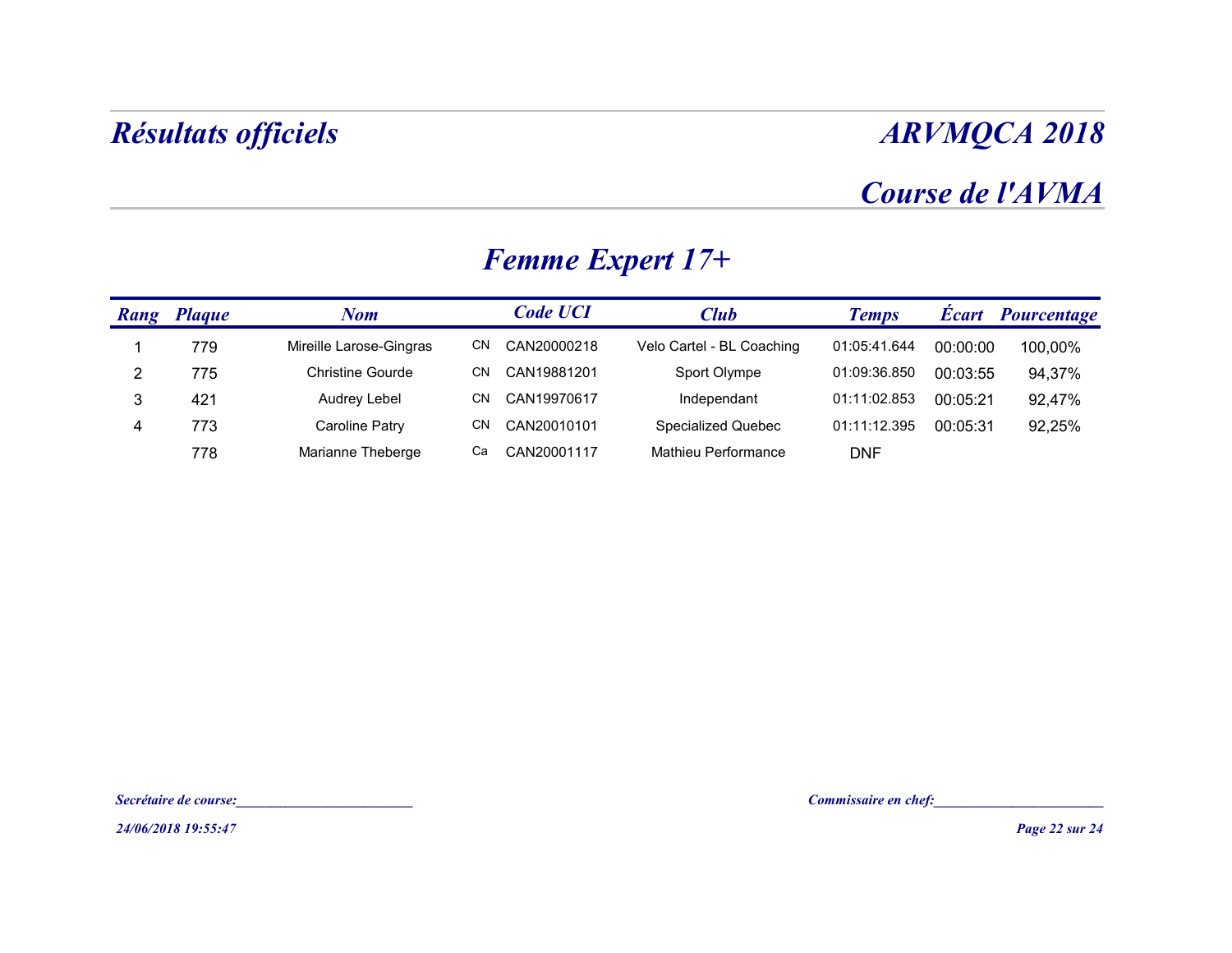### Course de l'AVMA

| <b>ARVMQCA 2018</b> |          |              |                            |                       |                                         | <b>Résultats officiels</b> |                 |
|---------------------|----------|--------------|----------------------------|-----------------------|-----------------------------------------|----------------------------|-----------------|
| Course de l'AVMA    |          |              |                            |                       |                                         |                            |                 |
|                     |          |              |                            | <b>Expert H 15-18</b> |                                         |                            |                 |
| Écart Pourcentage   |          | <b>Temps</b> | <b>Club</b>                | <b>Code UCI</b>       | <b>Nom</b>                              | <b>Rang Plaque</b>         |                 |
| 100,00%             | 00:00:00 | 01:06:21.969 | Pivot Cycles OTE           | CN CAN20010606        | Vincent Thiboutot                       | 465                        | $\mathbf{1}$    |
| 96,11%              | 00:02:41 | 01:09:02.959 | Mont Ste-Anne              | CN CAN20010912        | Ludovic Pouliot                         | 467                        | $\overline{2}$  |
| 92,13%              | 00:05:40 | 01:12:01.998 | <b>CVM Sigma Assurance</b> | CN CAN20011023        | <b>Thomas Goulet</b>                    | 469                        | $\mathbf{3}$    |
| 92,07%              | 00:05:43 | 01:12:04.200 | Mathieu Performance        | CN CAN20010212        | Jeremie Baron                           | 471                        | 4               |
| 84,25%              | 00:12:24 | 01:18:45.218 | Sport Olympe               | CN CAN20011210        | Felix Harvey                            | 466                        | $5\phantom{.0}$ |
| 77,57%              | 00:19:11 | 01:25:32.361 | <b>CVM Sigma Assurance</b> | CA CAN20001111        | Joseph Larochelle                       | 475                        | $6\phantom{.}6$ |
|                     |          |              |                            |                       |                                         |                            |                 |
|                     |          |              |                            |                       | <u> 1990 - Johann Barbara, martin a</u> | Secrétaire de course:      |                 |
| Page 23 sur 24      |          |              |                            |                       |                                         | 24/06/2018 19:55:47        |                 |

## Expert H 15-18